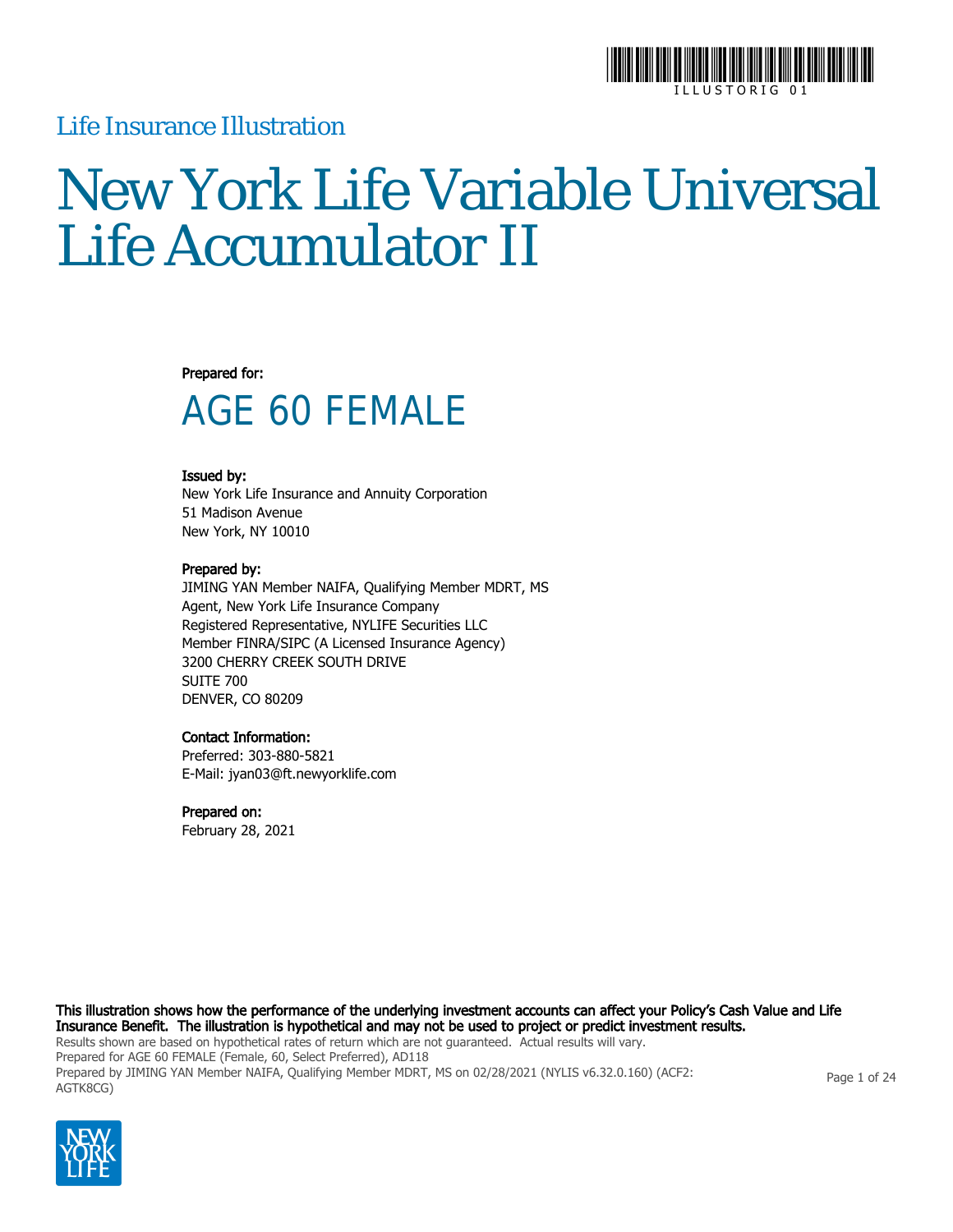

I L L U S T O R I G 0 2

## Illustration Input Summary

### INSURED AND POLICYOWNER INFORMATION

Insured: AGE 60 FEMALE Issue Age: 60 Sex: Female Underwriting Class: Select Preferred

State Issued In: Colorado Owner: Insured Owner Tax Rate: 28.00%

### PREMIUM AND OTHER INFORMATION

Life Insurance Benefit Option: Face Amount Years 1 - 61 Section 7702 Testing Method: Guideline Premium Ten Year No Lapse Guarantee: Yes Premium Mode: Check-O-Matic Initial Premium Option: Specify Amount Planned Modal Premium: \$400.00

Separate Account Premium Percentage Allocation: 100% Separate Account Premium Amount: \$4,800.00 Fixed Account Premium Percentage Allocation: 0% Fixed Account Premium Amount: \$0.00 Current Hypothetical Gross Rate of Return: 8.00% Current Fixed Account Interest Rate: 2.40% Guaranteed Fixed Account Interest Rate: 2.00% Surrender Charge Premium: \$5,568.00 Overloan Protection Rider: Not Illustrated

| <b>Policy Face Amount</b>                                        | Coverage  |
|------------------------------------------------------------------|-----------|
| New York Life Variable Universal Life Accumulator II Face Amount | \$150,000 |

### OPTIONAL COVERAGE

Overloan Protection Rider: Yes

See the "Riders and Benefits" page for further information.

### PREMIUM SUMMARY

|                           | Annual    | Semi-Annual | <b>Quarterly</b> | Check-O-Matic |
|---------------------------|-----------|-------------|------------------|---------------|
| MEC Premium:              | 8,950.60  | 4,475.30    | 2,237.65         | 745.88        |
| Minimum Premium:          | 2.983.80  | 1.491.90    | 745.95           | 248.65        |
| Guideline Annual Premium: | 3.926.30  | 1.963.15    | 981.57           | 327.19        |
| Guideline Single Premium: | 44.107.29 | 22.053.64   | 11.026.82        | 3.675.60      |

Results shown are based on hypothetical rates of return which are not guaranteed. Actual results will vary.

Prepared for AGE 60 FEMALE (Female, 60, Select Preferred), AD118

Prepared by JIMING YAN Member NAIFA, Qualifying Member MDRT, MS on 02/28/2021 (NYLIS v6.32.0.160) (ACF2: AGTK8CG)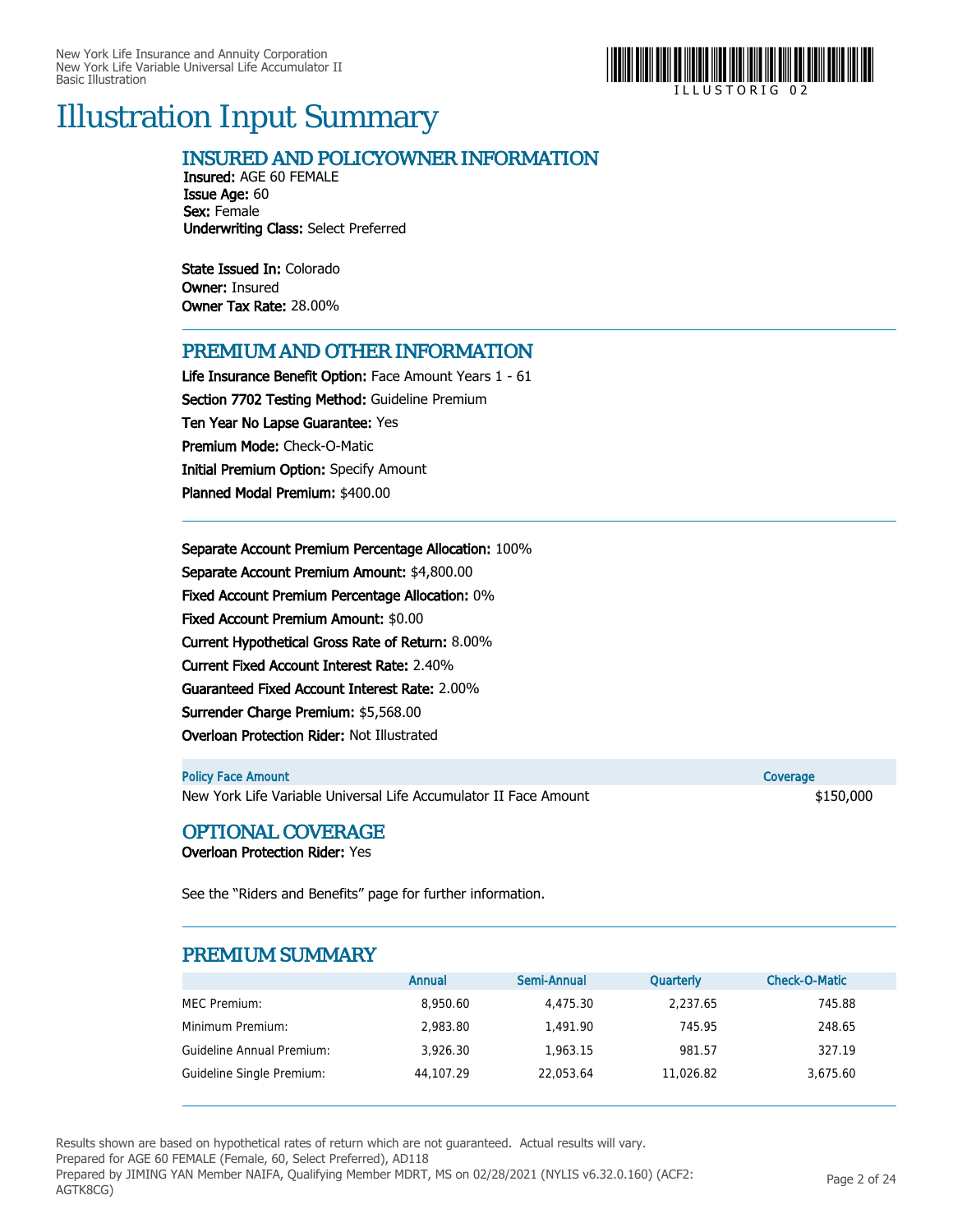## Narrative Summary

### About Variable Universal Life

Your New York Life Variable Universal Life Accumulator II (VUL) insurance policy ("Policy") offered by New York Life Insurance and Annuity Corporation ("NYLIAC") provides life insurance protection for one person. It offers the following features and benefits:

- flexible premium payments, within limits
- a choice of two Life Insurance Benefit **Options**
- liquidity through loans and partial surrenders
- increases (subject to underwriting) and decreases to the Policy's Face Amount (may be subject to surrender charges)
- additional benefits through the use of optional riders
- a choice of investment options, including 75 variable Investment Divisions, a Fixed Account with a guaranteed interest rate, a loan account, a Dollar Cost Averaging (DCA) Plus Account, and a DCA Extension Account.

Please check the Prospectus for Investment Division availability. All guarantees are based on the claimspaying ability of the issuing company.

Your Policy also comes with the following: 1) a choice at issue only of TWO Internal Revenue Code Section 7702 tests (the Cash Value Accumulation Text and the Guideline Premium Test)

2) a No Lapse Guarantee provision which guarantees that, under certain conditions, and prior to the Policy's 10th anniversary, the Policy will not lapse. (For a complete description, see section "Ten-Year No Lapse Guarantee" in the "Key Terms" section.)

Many benefits of the Policy have a corresponding risk, and both benefits and risks should be considered before you purchase a policy. More complete and detailed information about these features is provided in the prospectus.

### About The Illustration

### Issued by New York Life Insurance and Annuity Corporation and distributed by NYLIFE Distributors LLC.

This illustration shows how the performance of the underlying investment accounts can affect your Policy's Cash Value and Life Insurance Benefit. The illustration is hypothetical and may not be used to project or predict investment results. Specifically, the values shown in this illustration reflect hypothetical assumptions as to investment rate of return, premium payment options, Life Insurance Benefit Option, Face Amount, Policy transactions, and Policy charges. The values would be affected by a change in any of these assumptions. The investment rates of return shown in this illustration are hypothetical annual rates of return. Even if the average rate of return, over a specified period, is the same as the hypothetical rate, actual results will vary due to fluctuations in the actual rates of return.

It's important to remember that a Policy may terminate due to insufficient premiums and/or poor investment performance. In addition, excessive loans or withdrawals may cause the Policy to lapse due to insufficient Cash Surrender Values. Loans and withdrawals can reduce the Cash Value and Life Insurance Benefit. While VUL Accumulator II is a flexible premium policy, it is your responsibility to ensure that sufficient premiums are paid to keep the Policy in force.



The Net Rate of Return reflects the net fund fees and charges associated with the Investment Division allocations specified by the policyowner. If Investment Division allocations change, the Net Rate of Return will change.

Your agent must be a NYLIFE Securities Registered Representative to present this illustration and sell this product. This illustration must be preceded or accompanied by a current NYLIAC New York Life Variable Universal Life Accumulator II prospectus. The prospectus is an important resource in helping to better understand your Policy. We require the Prospectus to be delivered to you prior to or at the time of receiving this illustration. The illustration is not valid unless all pages are attached.

### Key Terms

### Fixed Account

The Fixed Account is an account supported by assets in the NYLIAC General Account. The amount in the Fixed Account earns interest on a daily basis. Interest is credited on each Monthly Deduction Day. Please see the Prospectus for more information.

### Monthly Deduction Day

The date that we deduct your monthly contract charge, per thousand Face Amount charge, cost of insurance charge, and any rider charges from your policy's Cash Value, and the date that we deduct the Mortality and Expense Risk charges from the Separate Account Value. Please see the Policy Expenses page and/or the prospectus for more information about applicable charges.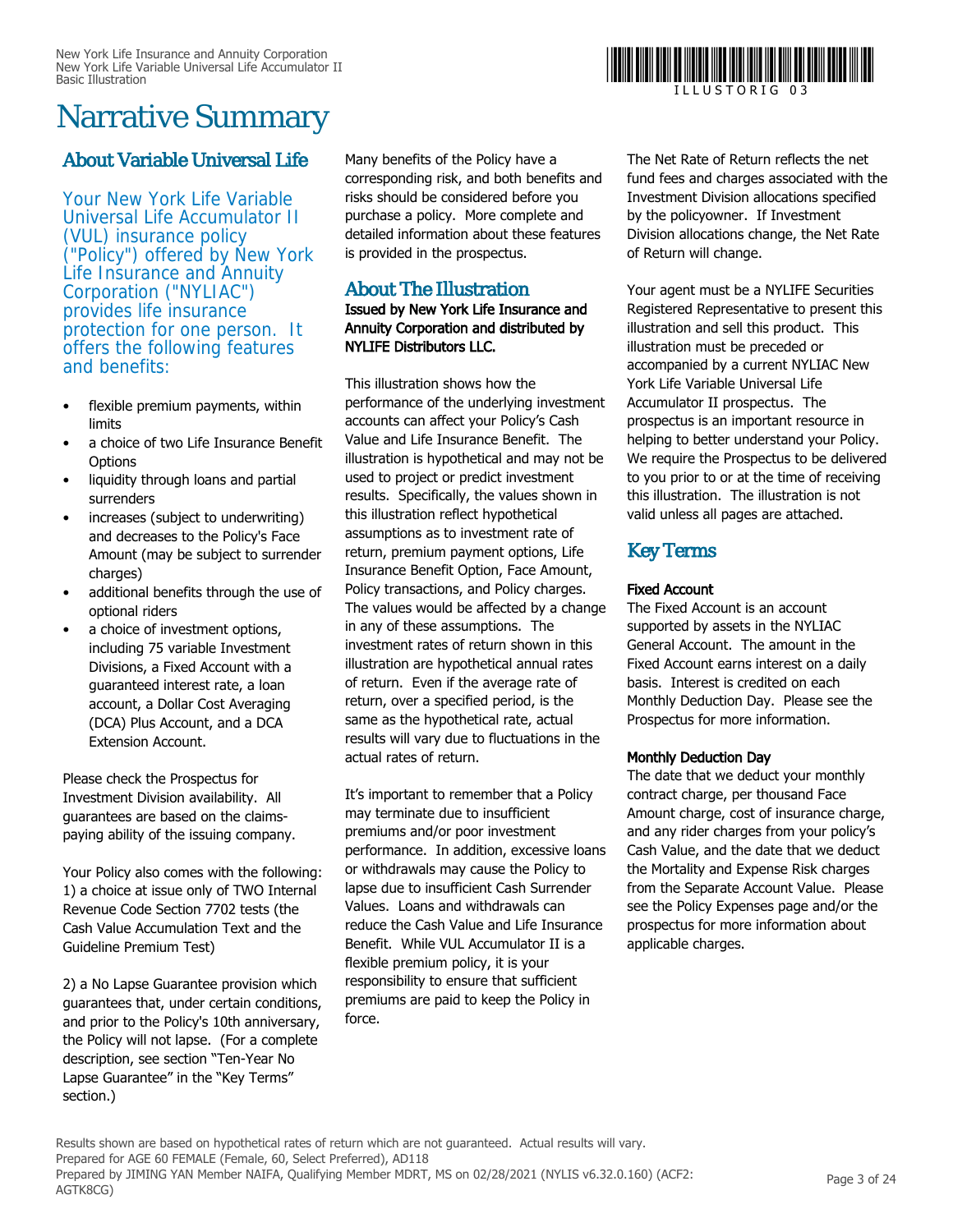### Separate Account

New York Life Variable Universal Life Separate Account-I is a segregated asset account that NYLIAC has established to receive and invest your net premiums. The Separate Account currently includes 75 Investment Divisions available under the Policy. The Separate Account value is an amount equal to the Cash Value allocated to the Separate Account. Please see the Prospectus for more information.

### Basic Illustration

A ledger or proposal used in the sale of a life insurance policy that shows both guaranteed and non-guaranteed elements.

### Two Life Insurance Benefit Options

The Policy offers different Life Insurance Benefit Options that allow you to select the insurance plan that best meets your needs. These options allow you to determine how the Life Insurance Benefit will be calculated.

- Option 1—a level benefit equal to your Policy's Face Amount.
- Option 2—a benefit that varies and equals the sum of your Policy's Face Amount and Cash Value.

Please see the prospectus for more information about the available Life Insurance Benefit Options.

### Planned Premium

As its name suggests, this refers to the amount of premium payments you intend to make. When you're determining your premium payments, you'll want to consider:

- Age
- Underwriting class
- Gender
- Policy Face Amount
- Life Insurance Benefit Option
- Investment Division performance
- Loans
- Riders you add to your Policy

You can make additional Planned or Unplanned Premium payments at any time up to the Insured's attainment of age 121.

### Gross Premium

Gross Premium includes all premiums to be paid in a given year. Gross Premium may include both planned and unplanned premiums.

### Net Annual Outlay

This is the actual out-of-pocket cost to the policyowner each year after all premiums, partial surrenders, loans, loan interest and loan repayments have been processed. Positive amounts represent net payments from the policyowner to New York Life, negative amounts represent net payments from New York Life to the policyowner.

### Internal Revenue Code Section 7702

Under Internal Revenue Code (Code) Section 7702, there are two different tests that may be used to determine whether an insurance policy meets the definition of life insurance: the Cash Value Accumulation Test (CVAT) and the Guideline Premium Test. Generally, the Guideline Premium Test allows you to accumulate more Cash Value over time without increasing the Life Insurance Benefit than the CVAT. (The Code requires that the Life Insurance Benefit always exceed the Cash Value by at least a specified margin.) The CVAT allows more premiums to be paid in the early policy years than the Guideline Premium Test allows. Once you choose a test, you cannot choose another. You may not elect the CVAT if you elect the GMAB Rider. This illustration assumes that the Guideline Premium Test is used.

### Modified Endowment Contract (MEC) Premium

Section 7702A of the code defines a class of life insurance policies referred to as "modified endowment contracts" (MECs). Policies that are not classified as MECs generally will be taxed as conventional life insurance policies. If a policy is classified as a MEC, the taxation of pre-death distributions (including loans) is somewhat different. In general, for tax purposes, such distributions from a MEC are made on an "income first" basis (and may be subject to penalty taxes). A life insurance policy becomes a MEC if, at any time during the first seven policy years, the sum of actual premiums paid exceeds the sum of the annual "seven-pay premium." Generally, the annual "sevenpay premium" is the level annual premium, such that if paid for each of the first seven policy years, will fully pay for all future life insurance and endowment benefits under a life insurance policy.

See the definition under Taxation of a Modified Endowment Contract for more information on the tax consequences.

### Guideline Annual Premium

Generally, the level annual premium required to mature the policy, under the guaranteed mortality and current expenses at an interest rate of 4%. It is the same as "guideline level premium" defined in Section 7702(c)(4) of the Internal Revenue Code. Only applicable with the Guideline Premium Test (GPT).

### Guideline Single Premium

Generally, the single premium required to mature the policy, under the guaranteed mortality assumptions and current expenses at an interest rate of 6%. It is the same as "guideline single premium" defined in Section 7702(c)(3) of the Code. Only applicable with the GPT.

### Ten-Year No-Lapse Guarantee

This feature prevents your Policy from lapsing for ten years, regardless of your account performance. You should note that the Guarantee Period will end before the tenth Policy anniversary if your premium payments do not pass the minimum monthly premium test.

Results shown are based on hypothetical rates of return which are not guaranteed. Actual results will vary. Prepared for AGE 60 FEMALE (Female, 60, Select Preferred), AD118 Prepared by JIMING YAN Member NAIFA, Qualifying Member MDRT, MS on 02/28/2021 (NYLIS v6.32.0.160) (ACF2: AGTK8CG)



I L L U S T O R I G 0 4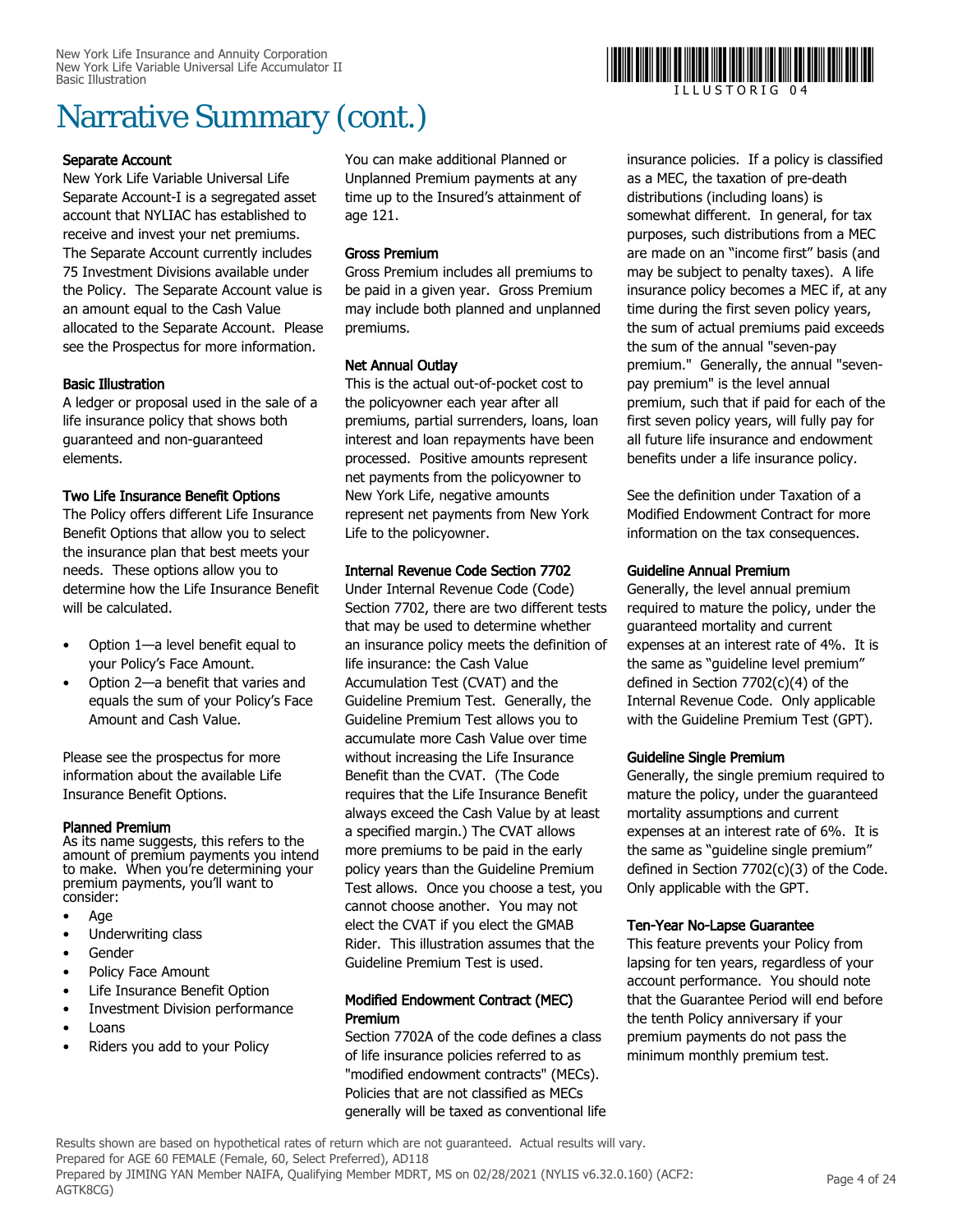In the 121st month, if there is insufficient Cash Surrender Value to cover the current and any deferred monthly charges, you will be sent a notice of payment due. If you are unable to pay, the Policy will lapse. This guarantee will be effective when the total premium paid into the Policy minus any loans taken (including any accrued loan interest) or partial surrenders made, equals or exceeds the cumulative total of the Policy's required monthly minimum premium for the number of months the Policy has been in force. There is no separate charge for this guarantee. The minimum premium is listed on the Illustration Input Summary page.

### Hypothetical Gross Rate of Return

The illustrated Gross Rates of Return are purely hypothetical and represent the assumed total return before deduction of any fees or expenses. They are not an indication of actual performance and should not be deemed a representation of past or future investment returns.

### Hypothetical Net Rate of Return

The hypothetical Net Rates of Return illustrated reflect a reduction from the Gross Rates of Return for the underlying fund charges, which is based on a Weighted Average of net portfolio expenses for the Investment Divisions currently offered with this Policy. This illustration assumes a Weighted Average annual expense of 0.61%. This average assumes your premiums have been allocated to each of the available Investment Divisions in the same proportion as monies invested in the NYLIAC Variable Universal Separate Account - I, as of December 31, 2019. The expense allocation applicable under your Policy may be more or less than what is shown in this illustration, depending on the mix of Investment Divisions, the Fixed Account and/or DCA Plus Account that you select. For information on expenses, please consult the prospectus.

The hypothetical investment rates of return shown in this illustration are illustrative only and should not be deemed a representation of past or future investment rates of return. The actual rates of return may be more or less than those shown and depend on a number of factors, including the allocation of premium payments made by the policyowner and the investment experience of each Investment Division. The Life Insurance Benefit, Cash Value and Cash Surrender Value will differ if the actual rates of return fluctuate above or below the average rate of return shown in individual Policy years. This illustration shows a level rate of return for each Policy year. Actual rates of return will fluctuate above and below this level rate of return each year. For example, in an illustration showing a level rate of return of 8% for each Policy year, a return in five consecutive years of -20%, 15%, 25%, -10% and 30% would have the same arithmetic average return as 8% in five consecutive years, but would result in very different actual Policy Cash Values. The same returns, occurring in reverse order (30%, -10%, 25%, 15% and -20%) would average 8% but would result in markedly different Policy values. A -10% return in one year is not offset by a gain of 10% in the next.

The Life Insurance Benefit, Cash Value and Cash Surrender Value will decline if loans or partial surrenders, are taken. The duration of coverage, the amount of any variable Life Insurance Benefit or Cash Value may increase or decrease in accordance with the investment experience of the Separate Account. No representation can be made by NYLIAC or the Investment Divisions of the Separate Account that these hypothetical rates of return can be achieved for any one year or sustained over a period of time.

The Rates of Return reflect certain fee waivers and expense reimbursements currently in effect for certain Investment Divisions. These waivers and reimbursements can be terminated at any time. For more information on expenses, please consult the Prospectus.

### Persistency Credit

Yearly Detail page(s) utilizing Current Policy Charges assume that each month beginning in year 16, a Persistency Credit will be paid to the Separate Account and the Fixed Account in the same proportion as the balances invested in the total of such account(s) at an annualized rate of 0.25%. The Persistency Credit is granted at our discretion and is not guaranteed. Yearly Detail page(s) utilizing Guaranteed Policy Charges will not illustrate this credit.

### **Charges**

We currently deduct certain fees and charges from your policy: deductions from premium, deductions from Cash Value and other possible charges. Please see the Policy Expenses page for more detail on these charges.

### Riders

This policy offers additional insurance coverage and other benefits through several optional riders. Certain riders have costs associated with them. Please see the Riders and Benefits section for more information.

### Current Policy Charges

These are the current charges associated with your Policy. We reserve the right to increase these charges up to the guaranteed maximum amount shown in your Policy at any time. In addition, we may increase the amount we deduct as a federal or state premium tax charge to reflect changes in tax law. Despite all this, it is important to note that your actual charges will never exceed the stated guaranteed charges. Talk to your

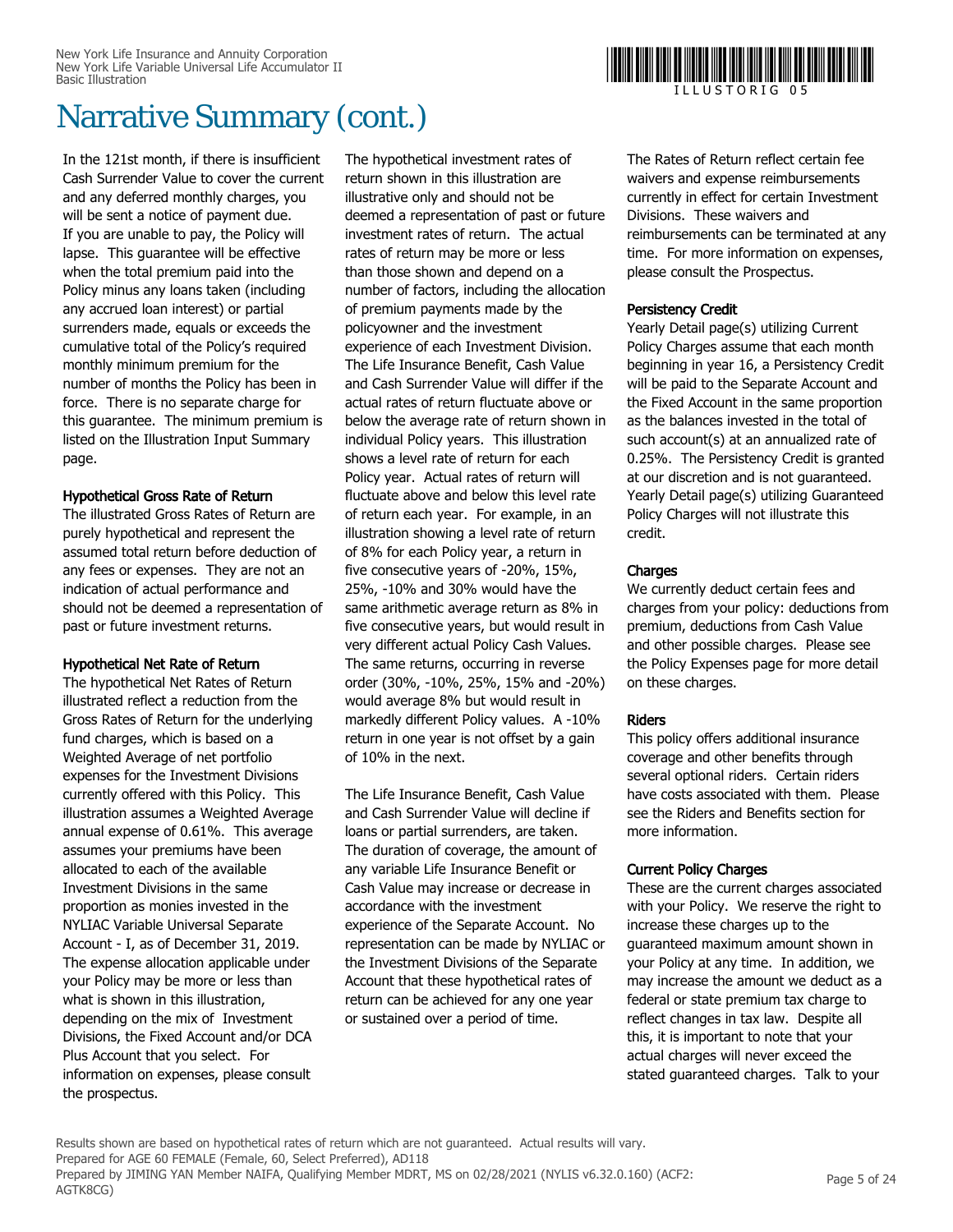Registered Representative if you have any questions. Refer to the "Policy Expenses" page for a list of these charges.

### Guaranteed Policy Charges

These are the maximum charges applicable to your Policy. Your current charges may differ, but will never exceed the stated guaranteed charges.

### Cash Value

Your Cash Value is made up of the total value of your Policy's Accumulation Units in the Separate Account, plus any amount you have in the Fixed Account, DCA Plus Account, and DCA Extension Account. Accumulation Units are the accounting units used to calculate the values under this policy. The number of Accumulation Units purchased in an Investment Division will be determined by dividing the part of any premium payment or the part of any transfer applied to that Investment Division, by the value of an Accumulation Unit for that Division on a given date. In this illustration, the Cash Value shows the effect of withdrawals but does not reflect any loans or loan interest due.

### Cash Surrender Value

If you surrender your Policy, we will pay you the Cash Value, which will be reduced by any surrender charges that may apply, less any unpaid loans and accrued interest. See the Prospectus for more information. In this illustration, Cash Surrender Value reflects withdrawals, any outstanding loans, and any loan interest due.

### Net Life Insurance Benefit

This is the benefit payable upon your death, calculated under the Life Insurance Benefit Option you have chosen. This may change depending on the performance of the investment options you select, as well as any loans and/or withdrawals you may have taken. In this illustration, the Net Life Insurance Benefit reflects withdrawals, any outstanding loans, and any loan interest due.

### Partial Surrenders

After the first policy year, you may request partial surrenders from your Policy. In addition, after the first policy year, you may elect to receive periodic partial withdrawals from the Policy. Periodic partial withdrawals are partial surrenders that are scheduled on a recurring basis. These periodic partial withdrawals can be paid on a choice of monthly, quarterly, semi-annual, or annual basis. You can specify the Investment Divisions and/or Fixed Account from which the periodic withdrawals will be made. If you do not specify, we will withdraw money on a pro rata basis from each Investment Division and/or the Fixed Account. Partial surrenders may be taxable transactions. If a partial surrender causes the policy's Face Amount to decrease, a surrender charge may apply. Please see the Prospectus for more information. In this illustration, Withdrawals is used to refer to partial surrenders from your Policy, including any periodic partial withdrawals.

### Loans

You can borrow any amount up to the loan value of this policy. The loan value on any given date is equal to (100%-a) x (b-c) where:

(a) equals the current loan interest rate (b) equals the policy's Cash Surrender Value

(c) equals the sum of three Monthly Deduction Charges

You may wish to consult your tax advisor prior to taking a loan under this Policy. Loans can affect the No Lapse Guarantee. Please refer to the Access to Cash Value page of this illustration and Prospectus for more information.

### Surrender Charges

Surrender charges are applicable during the first 10 Policy years. A surrender charge will be deducted from the Cash Value of the Policy if the Policy is

surrendered, or may be applied if the Policy's Face Amount is decreased (including decreases in Face Amount resulting from a change in Life Insurance Benefit Option or partial surrender). A new surrender charge period will be applied to Face Amount increases but not those which occur as a result of a change in the Life Insurance Benefit Option. The Policy is designed to be long-term life insurance coverage. It is not suitable as a short-term investment vehicle. Please see the Policy Expenses page for more information.

### Additional Information

### Risk of Lapse (particularly important for minimally funded policies)

Your Policy can lapse even if you pay all the Planned Premiums on time (except during the No Lapse Guarantee period when the No Lapse Guarantee conditions have been met). When a Policy lapses, it has no value and no benefits are paid upon the death of the insured. Your Policy involves risks, including the potential risk of losing the principal you've invested. A New York Life Variable Universal Life Accumulator II Policy with Cash Surrender Value only sufficient to cover monthly deductions and charges, or that is otherwise minimally funded, is less likely to be able to maintain its Cash Surrender Value due to market fluctuation and other performance-related risks.

In addition, by paying only the minimum required premium, you may forego the opportunity to build up significant Cash Value in your Policy. When determining the amount of your Planned Premium payments, you should consider funding your Policy at a level that has the potential to maximize the investment opportunities within your policy and to minimize the risks associated with market fluctuation.

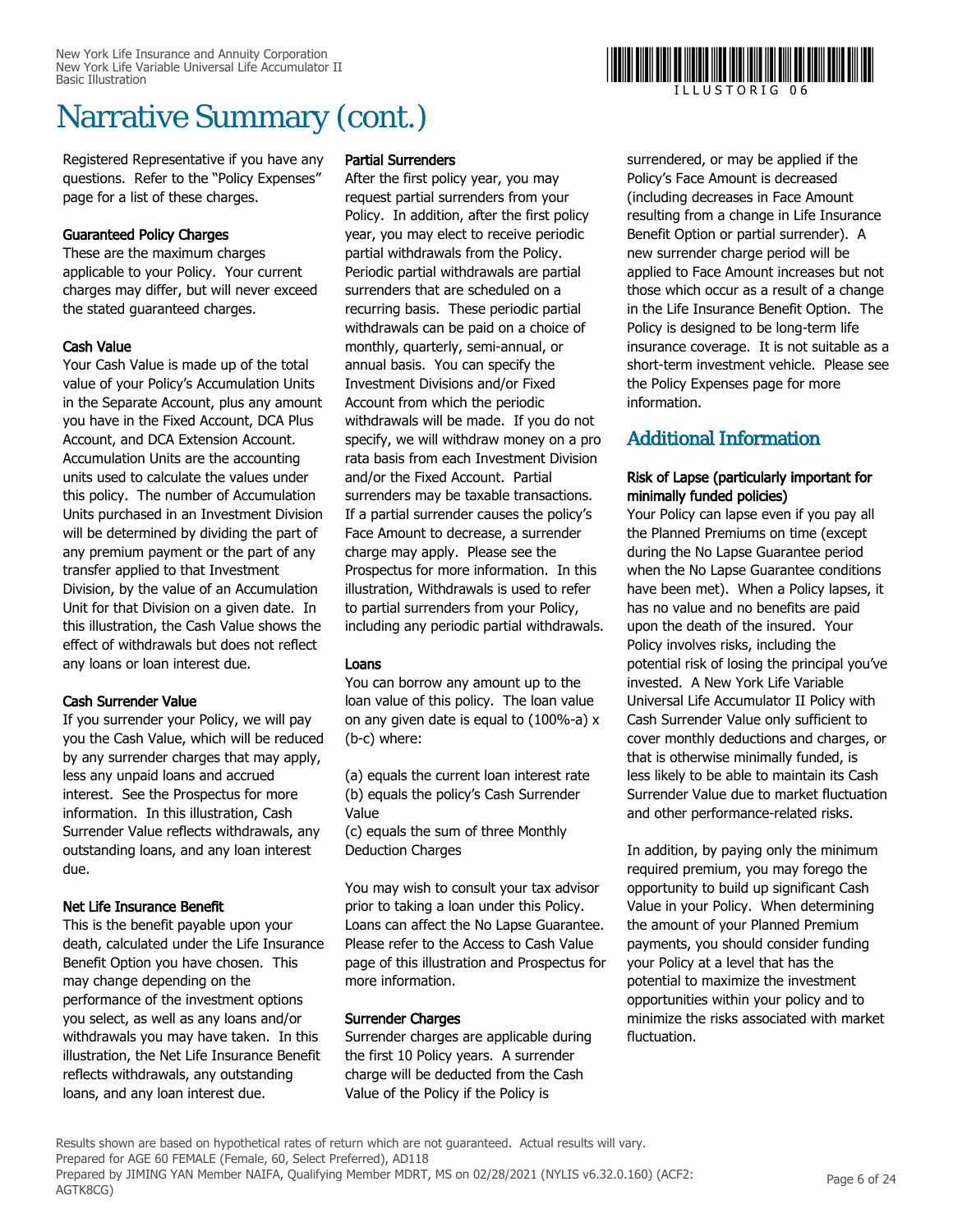### Life Insurance Limit

The maximum amount of life insurance protection available is subject to Company limits.

### Life Expectancy

For the purpose of your Policy, life expectancy is the average projected lifespan of a representative group of people of the same sex, issue age, and underwriting class. This age is noted in the illustration unless the illustration has been designed to end before this age is reached.

### Age 121 Policy Anniversary

Beginning on the Policy anniversary on which the insured is age 121, no further Planned or Unplanned Premiums will be allowed (except those premiums necessary to keep the policy in force). No further monthly deductions will be taken from the Cash Value, other than the Mortality and Expense Risk charge if any Cash Value is allocated to the Separate Account. Partial surrenders will continue to be allowed, and loan interest will continue to accrue. Any other riders attached to the Policy will also end, unless stated otherwise in the rider. The ROP Rider will not end at age 121.

### Free Look Period

In most cases, the Policy can be returned to the Company or to the Registered Representative it was bought from for a refund under the terms of the Policy within 20 days (10 days in New York) after delivery.

### Allocation of Premium Payments

The payment of the initial premium (and any other planned or unplanned premium made before the Initial Premium Transfer Date) will be applied to the General Account. On the Initial Premium Transfer

Date (generally the later of the Issue Date and the date we receive the full initial premium payment), we allocate the Net Premium, along with any interest credited, to the Investment Divisions of the Separate Account, the Fixed Account, and/or the DCA Plus Account according to the most recent premium allocation election you have given us. Your Policy lets you allocate your premiums to a maximum of 21 of the various Separate Account Investment Divisions, the Fixed Account, DCA Plus Account, and/or DCA Extension Account. Your Policy also allows transfers among the various Investment Divisions and/or to the Fixed Account. However, transfers from the Fixed Account are limited; and transfers to the Fixed Account may be limited. See your Prospectus for more details. The amount in the Fixed Account is part of NYLIAC's General Account. NYLIAC guarantees the amount in the Fixed Account will earn a minimum interest rate of 2%. Amounts allocated to any Investment Division are part of the Separate Account. The Investment Divisions of the Separate Account do not guarantee a minimum rate of return or protect against asset depreciation. Amounts shown in this illustration will vary based on your allocation.

### Illustrated Policy Values

This illustration shows Policy values, payments, and expenses using assumptions determined by you and your NYLIFE Securities Registered Representative. The values could be affected by increasing, decreasing, or making Unplanned Premium Payments. The values may also be affected by any loans or partial surrenders, or by transfers among premium allocation alternatives. All values reflect timely payment of premiums. Changes in these assumptions will affect the illustrated values.

The illustrated values are end-of-Policyyear (EOY) values, unless specified as beginning-of-year (BOY) values. The Cash Surrender Value is the accumulated Cash Value less any surrender charges and any outstanding Policy loans (including any accrued loan interest).

Please be aware that this illustration of Policy values is not a part of the Policy and does not constitute a contract. This illustration must be preceded or accompanied by a current New York Life Variable Universal Life Accumulator II Prospectus and any updating supplements containing detailed information about the Policy, including a discussion of all charges and expenses. You should carefully read and retain the Prospectus and any supplements. Additional copies are available from your NYLIFE Securities Registered Representative.

### Taxation of a Modified Endowment **Contract**

The Internal Revenue Code classifies some life insurance policies as MECs. If at any time during the first seven Policy years, or within seven Policy years of a material change, your cumulative premium payments exceed the cumulative annual seven-pay premium, as determined under Code Section 7702A, your Policy will be considered a MEC. In that case subsequent distributions, including loans and partial surrenders, will be included as taxable income to the extent there is gain in the contract. In addition, a 10% tax penalty may be assessed on taxable distributions prior to age 59 1/2.

This illustration is not to be relied upon for tax advice. Please consult your tax and legal advisers if you have questions about taxes. The tax status of the Policy as it applies to the policyowner should be reviewed annually.

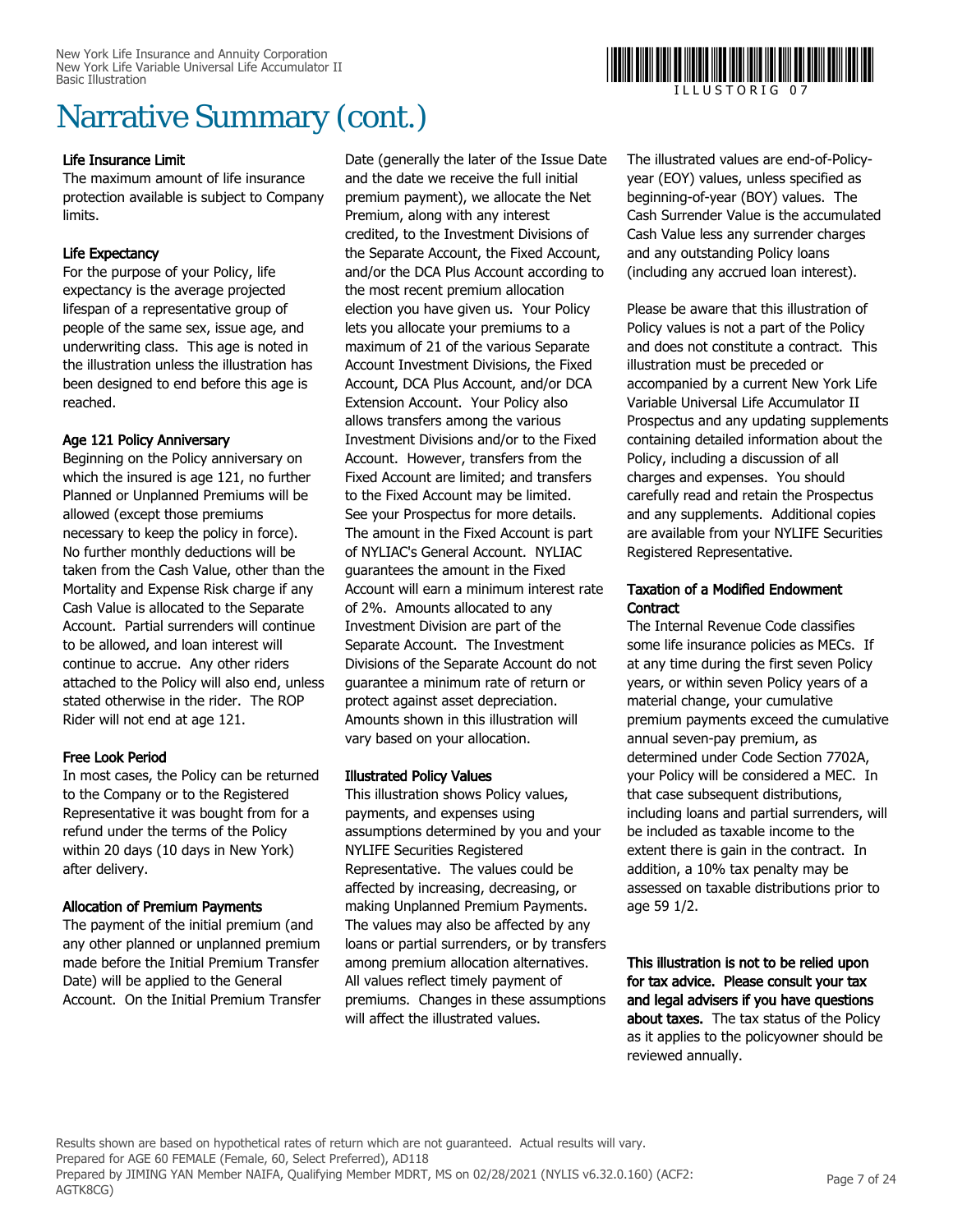## Signature Page

### Illustration Signature Page for AGE 60 FEMALE

I acknowledge receiving a copy of this illustration from my Registered Representative and understand that the illustrated rates of return are hypothetical level annual rates of return and even if the average rate of return over a specified period is the same as the hypothetical rate, actual results will vary due to fluctuations in the actual rates of return. I also understand that the current Policy charges and expenses illustrated are subject to change and could be higher or lower.

Policyowner's Signature Date

I certify that this illustration has been presented to the policyowner. I have made no statements that are inconsistent with the illustration.

Registered Representative's Signature **Date of American Structure Controller** Date

## I L L U S T O R I G 0 8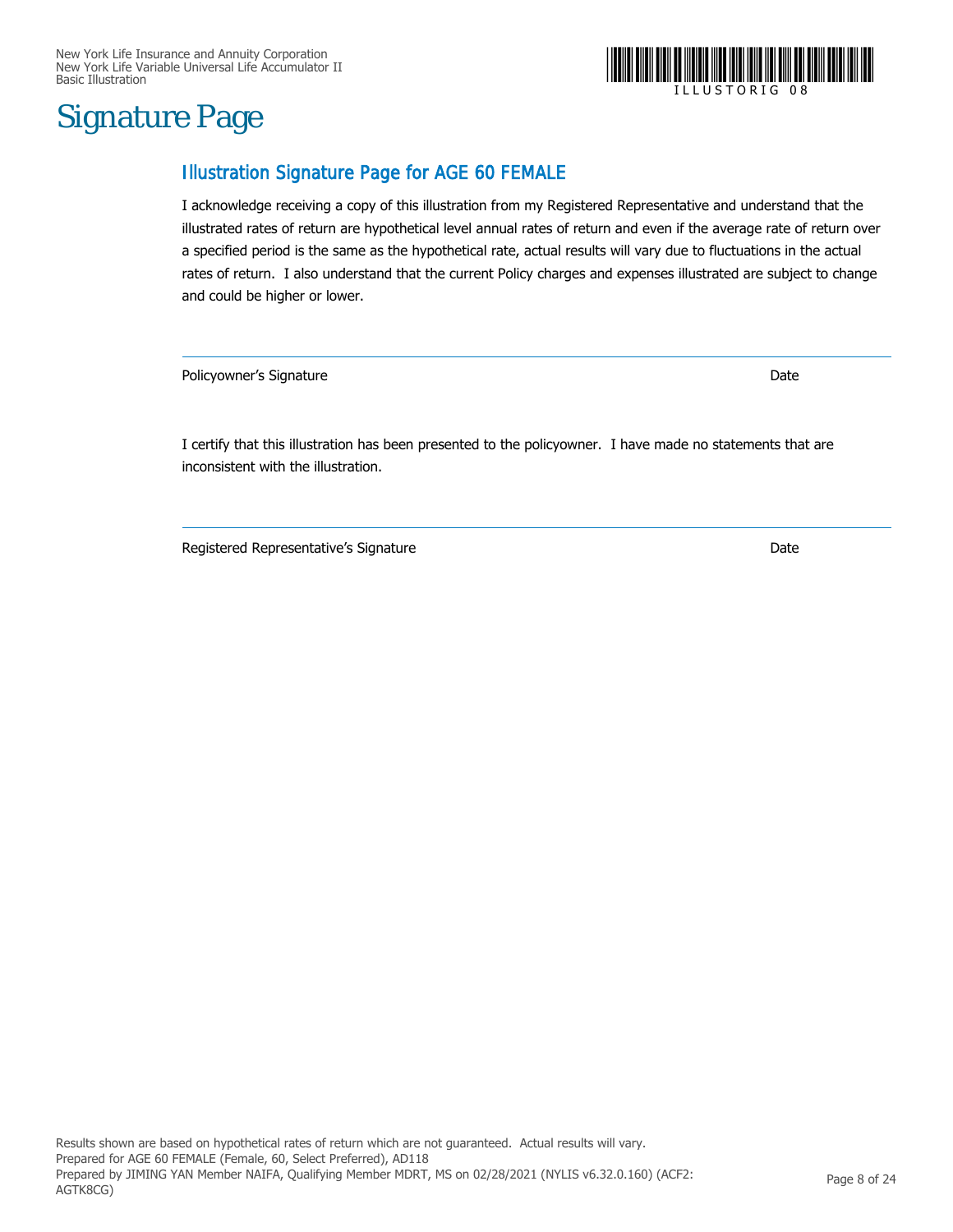

I L L U S T O R I G 0 9

## Yearly Detail (Current Charges and Gross Rate of Return 8.00%)

AGE 60 FEMALE Issue Age: 60

Sex: Female Underwriting Class: Select Preferred

### Initial Life Insurance Benefit Amount: \$150,000 Life Insurance Benefit Option: Face Amount Section 7702 Testing Method: Guideline Premium

# Current Policy Charges Separate Account Gross Rate of Return 8.00% Net Rate of Return 7.34% Fixed Account Rate 2.40%

| End of<br>Year          | Age | <b>Gross Premium</b> | <b>Cash Value</b> | <b>Cash Surrender</b><br>Value | <b>Net Life</b><br><b>Insurance</b><br><b>Benefit</b> | <b>Surrender</b><br><b>Charges</b> |
|-------------------------|-----|----------------------|-------------------|--------------------------------|-------------------------------------------------------|------------------------------------|
| 1                       | 61  | 4,800                | 3,599             | 1,199                          | 150,000                                               | 2,400                              |
| $\overline{2}$          | 62  | 4,800                | 7,468             | 2,668                          | 150,000                                               | 4,800                              |
| 3                       | 63  | 4,800                | 11,626            | 6,949                          | 150,000                                               | 4,677                              |
| $\overline{\mathbf{4}}$ | 64  | 4,800                | 16,096            | 11,697                         | 150,000                                               | 4,399                              |
| 5                       | 65  | 4,800                | 20,901            | 16,781                         | 150,000                                               | 4,120                              |
|                         |     |                      |                   |                                |                                                       |                                    |
| 6                       | 66  | 4,800                | 26,018            | 22,566                         | 150,000                                               | 3,452                              |
| 7                       | 67  | 4,800                | 31,468            | 28,740                         | 150,000                                               | 2,728                              |
| 8                       | 68  | 4,800                | 37,277            | 35,272                         | 150,000                                               | 2,004                              |
| 9                       | 69  | 0                    | 38,674            | 37,394                         | 150,000                                               | 1,281                              |
| $10\,$                  | 70  | 0                    | 40,121            | 39,564                         | 150,000                                               | 557                                |
|                         |     |                      |                   |                                |                                                       |                                    |
| 11                      | 71  | 0                    | 42,307            | 42,307                         | 150,000                                               | 0                                  |
| 12                      | 72  | 0                    | 44,587            | 44,587                         | 150,000                                               | 0                                  |
| 13                      | 73  | $\pmb{0}$            | 46,954            | 46,954                         | 150,000                                               | $\pmb{0}$                          |
| 14                      | 74  | 0                    | 49,407            | 49,407                         | 150,000                                               | 0                                  |
| 15                      | 75  | 0                    | 51,941            | 51,941                         | 150,000                                               | $\pmb{0}$                          |
|                         |     |                      |                   |                                |                                                       |                                    |
| 16                      | 76  | 0                    | 54,690            | 54,690                         | 150,000                                               | $\pmb{0}$                          |
| 17                      | 77  | $\pmb{0}$            | 57,529            | 57,529                         | 150,000                                               | $\pmb{0}$                          |
| 18                      | 78  | 0                    | 60,454            | 60,454                         | 150,000                                               | $\pmb{0}$                          |
| 19                      | 79  | 0                    | 63,457            | 63,457                         | 150,000                                               | $\pmb{0}$                          |
| $20\,$                  | 80  | 0                    | 66,534            | 66,534                         | 150,000                                               | $\pmb{0}$                          |
|                         |     |                      |                   |                                |                                                       |                                    |
| 21                      | 81  | $\pmb{0}$            | 69,697            | 69,697                         | 150,000                                               | $\pmb{0}$                          |
| 22                      | 82  | 0                    | 72,960            | 72,960                         | 150,000                                               | $\pmb{0}$                          |
| 23                      | 83  | $\pmb{0}$            | 76,330            | 76,330                         | 150,000                                               | $\pmb{0}$                          |
| 24                      | 84  | $\pmb{0}$            | 79,821            | 79,821                         | 150,000                                               | $\pmb{0}$                          |
| 25                      | 85  | 0                    | 83,445            | 83,445                         | 150,000                                               | $\pmb{0}$                          |
|                         |     |                      |                   |                                |                                                       |                                    |
| 26                      | 86  | 0                    | 87,207            | 87,207                         | 150,000                                               | 0                                  |
| 27                      | 87  | 0                    | 91,099            | 91,099                         | 150,000                                               | $\pmb{0}$                          |
| 28                      | 88  | 0                    | 95,140            | 95,140                         | 150,000                                               | 0                                  |
| 29                      | 89  | $\pmb{0}$            | 99,326            | 99,326                         | 150,000                                               | 0                                  |
| 30                      | 90  | 0                    | 103,659           | 103,659                        | 150,000                                               | 0                                  |

Please see the End Notes at the end of this ledger for important information.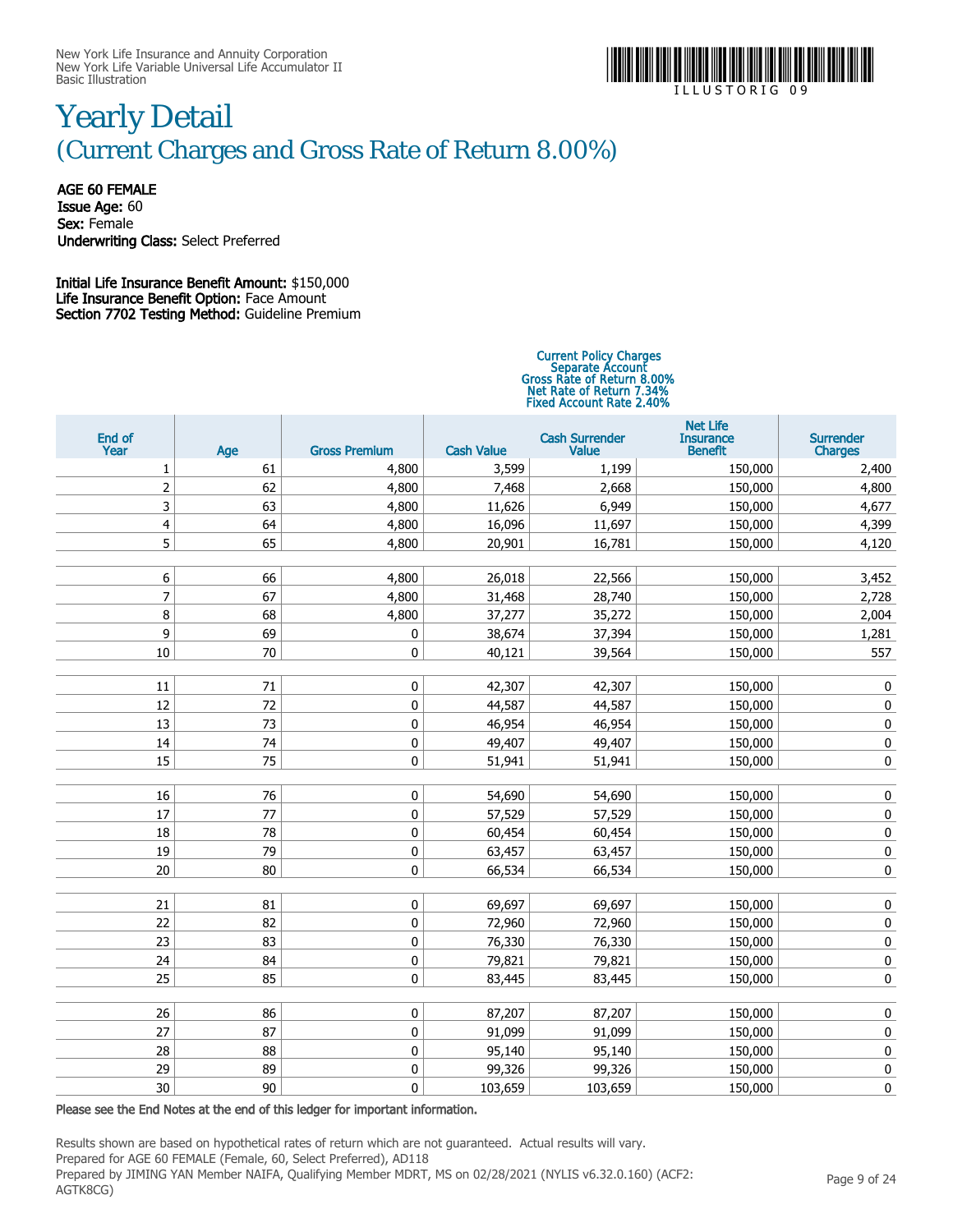

I L L U S T O R I G

## Yearly Detail (cont.) (Current Charges and Gross Rate of Return 8.00%)

# Current Policy Charges Separate Account Gross Rate of Return 8.00% Net Rate of Return 7.34% Fixed Account Rate 2.40%

| End of<br>Year | Age      | <b>Gross Premium</b> | <b>Cash Value</b>  | <b>Cash Surrender</b><br><b>Value</b> | <b>Net Life</b><br><b>Insurance</b><br><b>Benefit</b> | <b>Surrender</b><br><b>Charges</b> |
|----------------|----------|----------------------|--------------------|---------------------------------------|-------------------------------------------------------|------------------------------------|
|                |          |                      |                    |                                       |                                                       |                                    |
| 31             | 91&      | 0                    | 107,850            | 107,850                               | 150,000                                               | $\pmb{0}$                          |
| 32             | 92       | 0                    | 112,203            | 112,203                               | 150,000                                               | $\pmb{0}$                          |
| 33             | 93       | $\pmb{0}$            | 116,969            | 116,969                               | 150,000                                               | $\pmb{0}$                          |
| 34             | 94       | 0                    | 122,194            | 122,194                               | 150,000                                               | $\pmb{0}$                          |
| 35             | 95       | 0                    | 128,012            | 128,012                               | 150,000                                               | $\mathbf 0$                        |
|                |          |                      |                    |                                       |                                                       |                                    |
| 36<br>37       | 96<br>97 | 0<br>$\pmb{0}$       | 134,668            | 134,668                               | 150,000                                               | $\pmb{0}$                          |
|                |          |                      | 142,680            | 142,680                               | 150,000                                               | $\pmb{0}$                          |
| 38<br>39       | 98<br>99 | $\pmb{0}$            | 152,709            | 152,709                               | 152,709                                               | $\pmb{0}$                          |
| 40             | 100      | 0<br>0               | 164,039<br>176,219 | 164,039<br>176,219                    | 164,039<br>176,219                                    | $\mathbf 0$<br>$\pmb{0}$           |
|                |          |                      |                    |                                       |                                                       |                                    |
| 41             | 101      | 0                    | 189,312            | 189,312                               | 189,312                                               | $\pmb{0}$                          |
| 42             | 102      | $\pmb{0}$            | 203,388            | 203,388                               | 203,388                                               | $\pmb{0}$                          |
| 43             | 103      | $\pmb{0}$            | 218,519            | 218,519                               | 218,519                                               | $\pmb{0}$                          |
| 44             | 104      | $\pmb{0}$            | 234,786            | 234,786                               | 234,786                                               | $\pmb{0}$                          |
| 45             | 105      | 0                    | 252,273            | 252,273                               | 252,273                                               | $\mathbf 0$                        |
|                |          |                      |                    |                                       |                                                       |                                    |
| 46             | 106      | 0                    | 271,071            | 271,071                               | 271,071                                               | $\pmb{0}$                          |
| 47             | 107      | 0                    | 291,279            | 291,279                               | 291,279                                               | $\pmb{0}$                          |
| 48             | 108      | 0                    | 313,004            | 313,004                               | 313,004                                               | $\pmb{0}$                          |
| 49             | 109      | $\pmb{0}$            | 336,358            | 336,358                               | 336,358                                               | $\pmb{0}$                          |
| 50             | 110      | 0                    | 361,463            | 361,463                               | 361,463                                               | $\pmb{0}$                          |
|                |          |                      |                    |                                       |                                                       |                                    |
| 51             | 111      | 0                    | 388,452            | 388,452                               | 388,452                                               | $\pmb{0}$                          |
| 52             | 112      | 0                    | 417,466            | 417,466                               | 417,466                                               | $\pmb{0}$                          |
| 53             | 113      | 0                    | 448,655            | 448,655                               | 448,655                                               | $\pmb{0}$                          |
| 54             | 114      | 0                    | 482,185            | 482,185                               | 482,185                                               | 0                                  |
| 55             | 115      | 0                    | 518,229            | 518,229                               | 518,229                                               | $\pmb{0}$                          |
| 56             | 116      | 0                    | 556,977            | 556,977                               | 556,977                                               | $\pmb{0}$                          |
| 57             | 117      | 0                    | 598,632            | 598,632                               | 598,632                                               | $\pmb{0}$                          |
| 58             | 118      | 0                    | 643,411            | 643,411                               | 643,411                                               | $\pmb{0}$                          |
| 59             | 119      | 0                    | 691,549            | 691,549                               | 691,549                                               | $\pmb{0}$                          |
| 60             | 120      | $\pmb{0}$            | 743,298            | 743,298                               | 743,298                                               | $\pmb{0}$                          |
|                |          |                      |                    |                                       |                                                       |                                    |
| 61             | 121      | 0                    | 798,928            | 798,928                               | 798,928                                               | $\pmb{0}$                          |

#### End Notes

This Policy has been checked for all years and is NOT a Modified Endowment Contract. Any future premium payments, Face Amount or rider changes could affect this.

& Represents the insured's life expectancy added to the insured's age.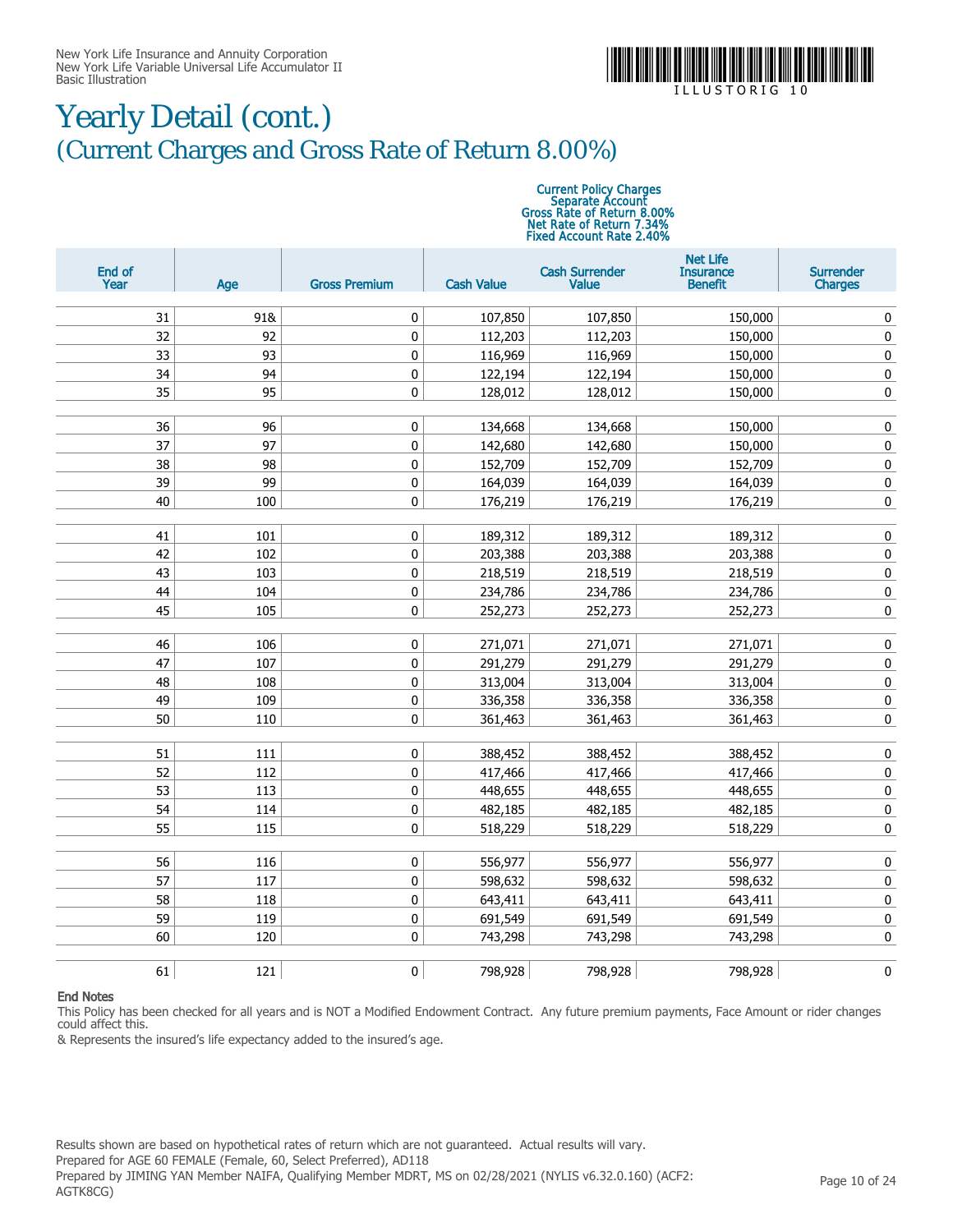

I L L U S T O R I G 1 1

## Yearly Detail (Guaranteed Charges and Gross Rate of Return 8.00%)

AGE 60 FEMALE Issue Age: 60 Sex: Female Underwriting Class: Select Preferred

Initial Life Insurance Benefit Amount: \$150,000 Life Insurance Benefit Option: Face Amount Section 7702 Testing Method: Guideline Premium

# Guaranteed Policy Charges Separate Account Gross Rate of Return 8.00% Net Rate of Return 7.34% Fixed Account Rate 2.40%

| End of<br>Year | Age | <b>Gross Premium</b> | <b>Cash Value</b> | <b>Cash Surrender</b><br><b>Value</b> | <b>Net Life</b><br><b>Insurance</b><br><b>Benefit</b> | <b>Surrender</b><br><b>Charges</b> |
|----------------|-----|----------------------|-------------------|---------------------------------------|-------------------------------------------------------|------------------------------------|
| 1              | 61  | 4,800                | 3,154             | 754                                   | 150,000                                               | 2,400                              |
| $\overline{2}$ | 62  | 4,800                | 6,488             | 1,688                                 | 150,000                                               | 4,800                              |
| 3              | 63  | 4,800                | 10,008            | 5,331                                 | 150,000                                               | 4,677                              |
| 4              | 64  | 4,800                | 13,724            | 9,325                                 | 150,000                                               | 4,399                              |
| 5              | 65  | 4,800                | 17,645            | 13,525                                | 150,000                                               | 4,120                              |
|                |     |                      |                   |                                       |                                                       |                                    |
| 6              | 66  | 4,800                | 21,785            | 18,333                                | 150,000                                               | 3,452                              |
| $\overline{7}$ | 67  | 4,800                | 26,162            | 23,434                                | 150,000                                               | 2,728                              |
| 8              | 68  | 4,800                | 30,790            | 28,786                                | 150,000                                               | 2,004                              |
| 9              | 69  | 0                    | 31,094            | 29,813                                | 150,000                                               | 1,281                              |
| 10             | 70  | $\mathbf 0$          | 31,330            | 30,773                                | 150,000                                               | 557                                |
|                |     |                      |                   |                                       |                                                       |                                    |
| 11             | 71  | 0                    | 31,479            | 31,479                                | 150,000                                               | 0                                  |
| 12             | 72  | $\mathbf 0$          | 31,516            | 31,516                                | 150,000                                               | $\pmb{0}$                          |
| 13             | 73  | $\mathbf 0$          | 31,408            | 31,408                                | 150,000                                               | $\pmb{0}$                          |
| 14             | 74  | $\mathbf 0$          | 31,120            | 31,120                                | 150,000                                               | $\pmb{0}$                          |
| 15             | 75  | $\pmb{0}$            | 30,606            | 30,606                                | 150,000                                               | $\pmb{0}$                          |
|                |     |                      |                   |                                       |                                                       |                                    |
| 16             | 76  | $\mathbf 0$          | 29,815            | 29,815                                | 150,000                                               | $\pmb{0}$                          |
| 17             | 77  | $\mathbf 0$          | 28,686            | 28,686                                | 150,000                                               | $\pmb{0}$                          |
| 18             | 78  | 0                    | 27,138            | 27,138                                | 150,000                                               | 0                                  |
| 19             | 79  | 0                    | 25,073            | 25,073                                | 150,000                                               | $\pmb{0}$                          |
| 20             | 80  | 0                    | 22,352            | 22,352                                | 150,000                                               | $\pmb{0}$                          |
|                |     |                      |                   |                                       |                                                       |                                    |
| 21             | 81  | $\pmb{0}$            | 19,490            | 19,490                                | 150,000                                               | 0                                  |
| 22             | 82  | $\pmb{0}$            | 15,648            | 15,648                                | 150,000                                               | 0                                  |
| 23             | 83  | $\pmb{0}$            | 10,686            | 10,686                                | 150,000                                               | $\pmb{0}$                          |
| 24             | 84  | $\pmb{0}$            | 4,354             | 4,354                                 | 150,000                                               | $\pmb{0}$                          |
| 25             | 85  | 0                    | 0                 | 0                                     | $\mathbf 0$                                           | $\mathbf 0$                        |

This Policy has been checked for all years and is NOT a Modified Endowment Contract. Any future premium payments, Face Amount or rider changes could affect this.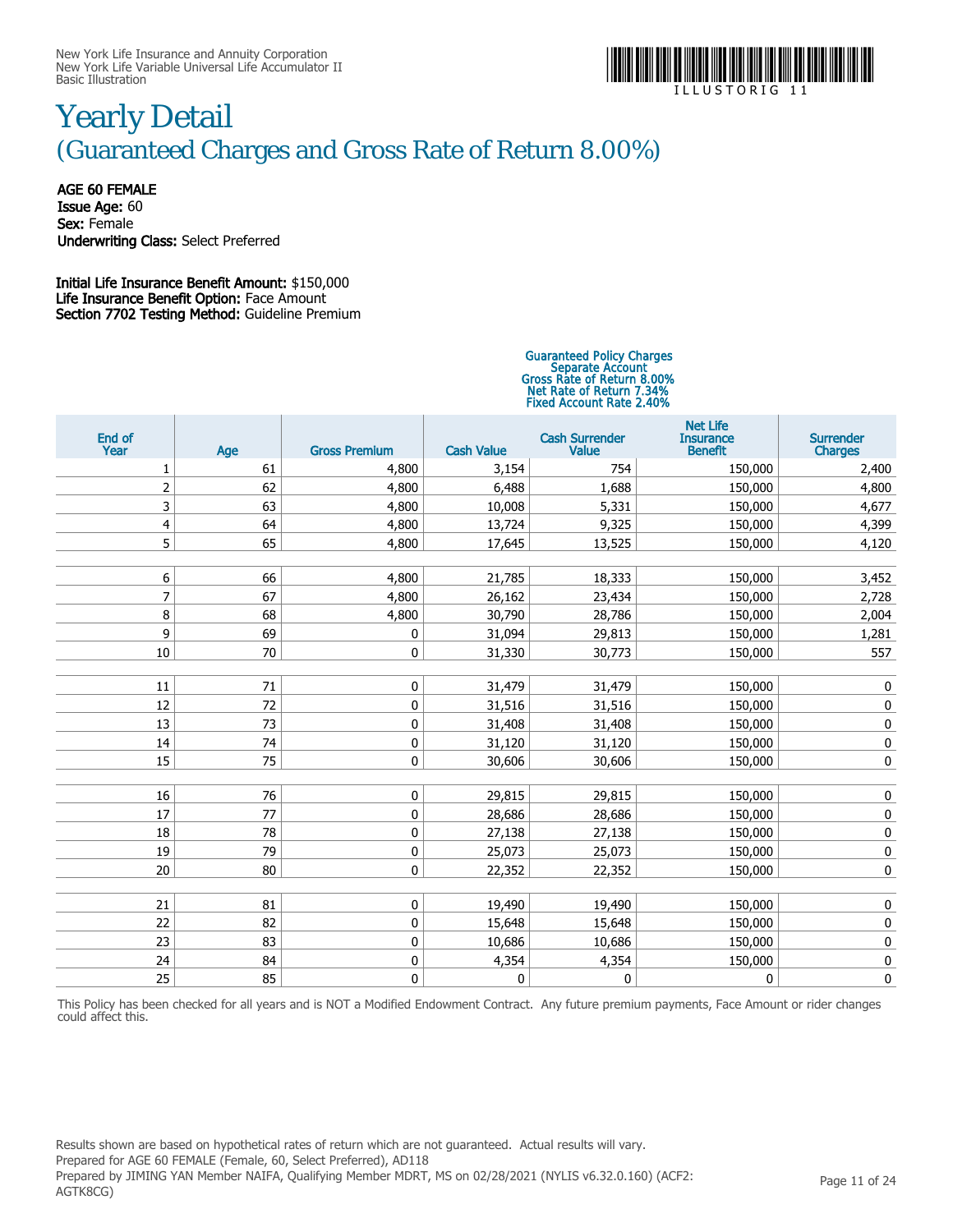

I L L U S T O R I G 1 2

## Yearly Detail (Guaranteed Charges and Gross Rate of Return 0.00%)

AGE 60 FEMALE Issue Age: 60 Sex: Female Underwriting Class: Select Preferred

Initial Life Insurance Benefit Amount: \$150,000 Life Insurance Benefit Option: Face Amount Section 7702 Testing Method: Guideline Premium

# Guaranteed Policy Charges Separate Account Gross Rate of Return 0.00% Net Rate of Return -0.61% Fixed Account Rate 2.00%

| End of<br>Year | Age | <b>Gross Premium</b> | <b>Cash Value</b> | <b>Cash Surrender</b><br>Value | <b>Net Life</b><br><b>Insurance</b><br><b>Benefit</b> | <b>Surrender</b><br><b>Charges</b> |
|----------------|-----|----------------------|-------------------|--------------------------------|-------------------------------------------------------|------------------------------------|
|                | 61  | 4,800                | 3,025             | 625                            | 150,000                                               | 2,400                              |
| $\overline{2}$ | 62  | 4,800                | 5,982             | 1,182                          | 150,000                                               | 4,800                              |
| 3              | 63  | 4,800                | 8,865             | 4,188                          | 150,000                                               | 4,677                              |
| 4              | 64  | 4,800                | 11,670            | 7,271                          | 150,000                                               | 4,399                              |
| 5              | 65  | 4,800                | 14,393            | 10,273                         | 150,000                                               | 4,120                              |
|                |     |                      |                   |                                |                                                       |                                    |
| 6              | 66  | 4,800                | 17,031            | 13,579                         | 150,000                                               | 3,452                              |
| 7              | 67  | 4,800                | 19,584            | 16,856                         | 150,000                                               | 2,728                              |
| 8              | 68  | 4,800                | 22,048            | 20,044                         | 150,000                                               | 2,004                              |
| 9              | 69  | 0                    | 20,014            | 18,733                         | 150,000                                               | 1,281                              |
| 10             | 70  | 0                    | 17,891            | 17,334                         | 150,000                                               | 557                                |
|                |     |                      |                   |                                |                                                       |                                    |
| 11             | 71  | 0                    | 15,662            | 15,662                         | 150,000                                               | 0                                  |
| 12             | 72  | 0                    | 13,301            | 13,301                         | 150,000                                               | 0                                  |
| 13             | 73  | $\mathbf 0$          | 10,778            | 10,778                         | 150,000                                               | 0                                  |
| 14             | 74  | 0                    | 8,060             | 8,060                          | 150,000                                               | 0                                  |
| 15             | 75  | 0                    | 5,105             | 5,105                          | 150,000                                               | 0                                  |
|                |     |                      |                   |                                |                                                       |                                    |
| 16             | 76  | 0                    | 1,864             | 1,864                          | 150,000                                               | 0                                  |
| 17             | 77  | 0                    | 0                 | 0                              | 0                                                     | 0                                  |

This Policy has been checked for all years and is NOT a Modified Endowment Contract. Any future premium payments, Face Amount or rider changes could affect this.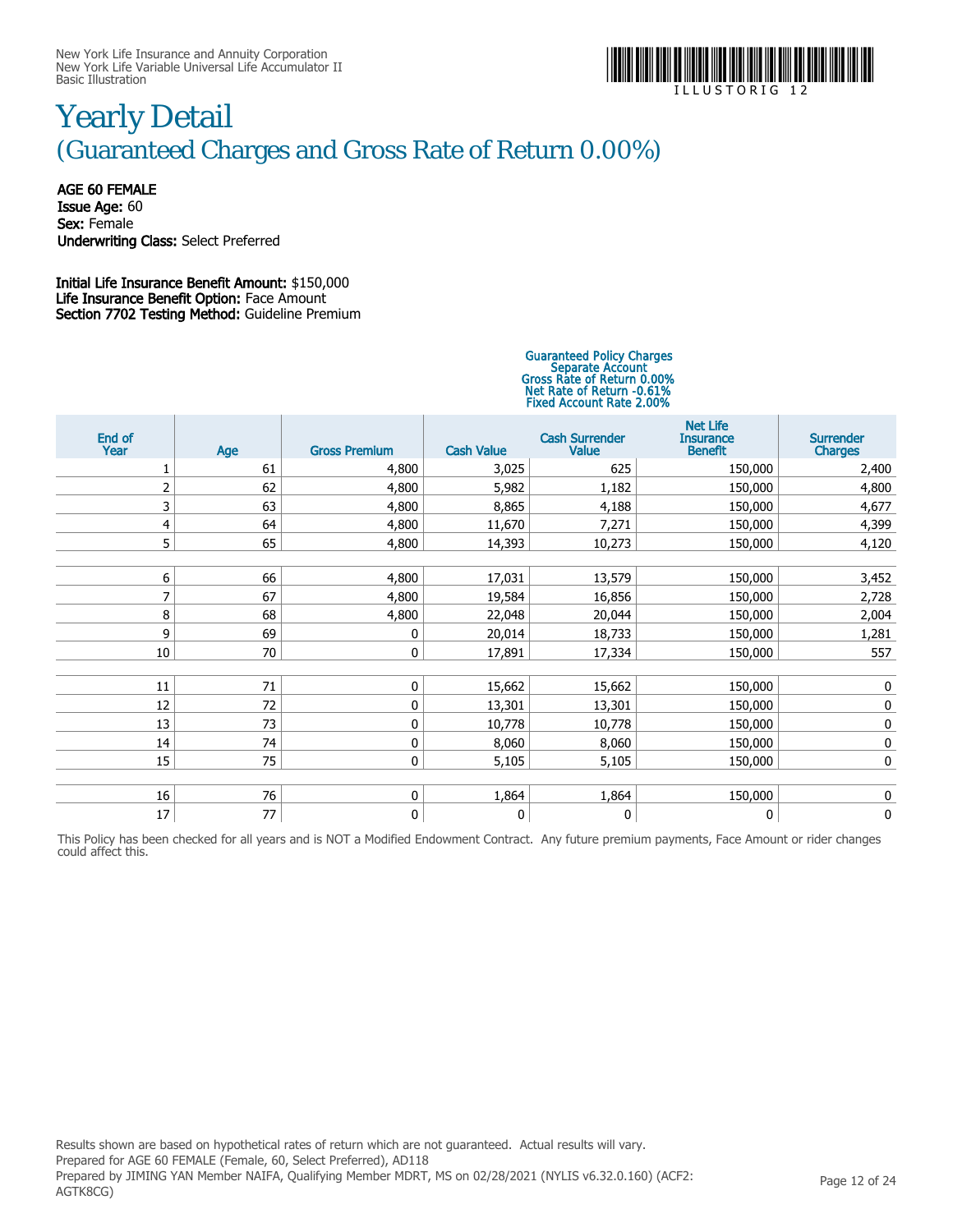

I L L U S T O R I G 1 3

## Owner Actions Reflected in This Illustration

The following illustrated transactions do not occur automatically. For these transactions to happen, New York Life must receive a request from the policyowner:

| <b>Policy Year</b> | Aae | <b>Illustrated Transaction</b> | Explanation                                                                                                       |
|--------------------|-----|--------------------------------|-------------------------------------------------------------------------------------------------------------------|
|                    | 69  | Change Planned Premium         | Planned Premium determines the amount we bill you. You must<br>notify us if you wish to change the billed amount. |

This chart does not necessarily reflect all possible illustrated transactions that require action from the policyowner. There may be charges associated with some of the illustrated transactions. You should consult the Prospectus for additional information about the requirements, risks, limitations and costs associated with each of these transactions. Prior to changing any policy features or engaging in any policy transactions, you should request a revised illustration.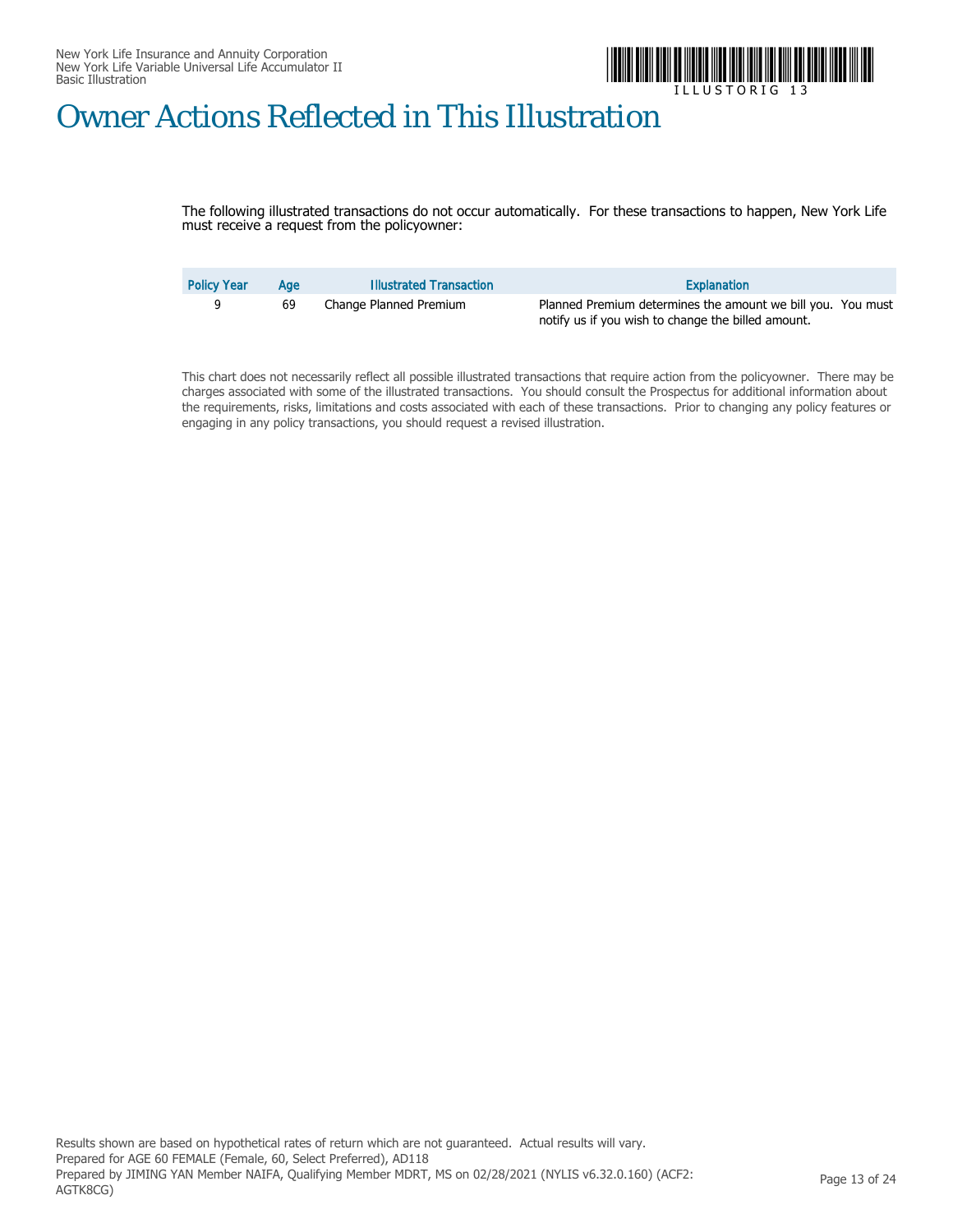## Investment Divisions



I L L U S T O R I G 1 4

| <b>Fund Name</b>                                                           | <b>Annual Expenses</b> | Total % Allocation as of<br>December 31, 2019 | Annual Expenses Weighted by<br>% Allocation |
|----------------------------------------------------------------------------|------------------------|-----------------------------------------------|---------------------------------------------|
| MainStay VP U.S. Government Money Market - Initial<br>Class $**$           | 0.28%                  | 1.19%                                         | 0.00%                                       |
| MainStay VP MacKay Government - Initial Class                              | 0.57%                  | 0.56%                                         | 0.00%                                       |
| MainStay VP MacKay S&P 500 Index - Initial Class                           | 0.12%                  | 15.21%                                        | 0.02%                                       |
| MainStay VP Income Builder - Initial Class                                 | 0.63%                  | 2.33%                                         | 0.01%                                       |
| MainStay VP Bond - Initial Class                                           | 0.54%                  | 1.28%                                         | 0.01%                                       |
| MainStay VP MacKay Common Stock - Initial Class                            | 0.58%                  | 4.48%                                         | 0.03%                                       |
| MainStay VP MacKay International Equity - Initial Class                    | 0.96%                  | 2.03%                                         | 0.02%                                       |
| MainStay VP MacKay High Yield Corporate Bond - Initial<br>Class            | 0.59%                  | 5.64%                                         | 0.03%                                       |
| Fidelity® VIP Equity-Income Portfolio - Initial Class                      | 0.53%                  | 2.99%                                         | 0.02%                                       |
| Fidelity® VIP Contrafund® Portfolio - Initial Class                        | 0.61%                  | 9.76%                                         | 0.06%                                       |
| Janus Henderson Global Research Portfolio -<br><b>Institutional Shares</b> | 0.79%                  | 3.83%                                         | 0.03%                                       |
| MainStay VP MacKay Convertible - Initial Class                             | 0.62%                  | 2.28%                                         | 0.01%                                       |
| MainStay VP Epoch U.S. Equity Yield - Initial Class                        | 0.68%                  | 5.21%                                         | 0.04%                                       |
| MainStay VP Winslow Large Cap Growth - Initial Class                       | 0.76%                  | 3.13%                                         | 0.02%                                       |
| MFS® Investors Trust Series - Initial Class                                | 0.79%                  | 0.40%                                         | 0.00%                                       |
| MFS® Research Series - Initial Class                                       | 0.80%                  | 0.15%                                         | 0.00%                                       |
| MainStay VP MacKay Mid Cap Core - Initial Class                            | 0.86%                  | 4.08%                                         | 0.04%                                       |
| BNY Mellon IP Technology Growth Portfolio - Initial<br>Shares              | 0.79%                  | 1.34%                                         | 0.01%                                       |
| MainStay VP Floating Rate - Initial Class                                  | 0.65%                  | 0.64%                                         | 0.00%                                       |
| MainStay VP Balanced - Initial Class                                       | 0.77%                  | 0.72%                                         | 0.01%                                       |
| MainStay VP Conservative Allocation - Initial Class                        | 0.62%                  | 0.63%                                         | 0.00%                                       |
| MainStay VP Moderate Allocation - Initial Class                            | 0.72%                  | 1.74%                                         | 0.01%                                       |
| MainStay VP Moderate Growth Allocation - Initial Class                     | 0.80%                  | 3.52%                                         | 0.03%                                       |
| MainStay VP Growth Allocation - Initial Class                              | 0.82%                  | 3.20%                                         | 0.03%                                       |
| AB VPS Small/Mid Cap Value Portfolio - Class A                             | 0.83%                  | 0.44%                                         | 0.00%                                       |
| DWS Small Mid Cap Value VIP - Class A                                      | 0.82%                  | 0.21%                                         | 0.00%                                       |
| Invesco V.I. International Growth Fund - Series I                          | 0.90%                  | 0.86%                                         | 0.01%                                       |
| MainStay VP MacKay Unconstrained Bond - Initial Class                      | 0.77%                  | 0.81%                                         | 0.01%                                       |
| BlackRock® Global Allocation V.I. Fund - Class I                           | 0.73%                  | 0.68%                                         | 0.00%                                       |

Please see the End Notes at the end of this ledger for important information.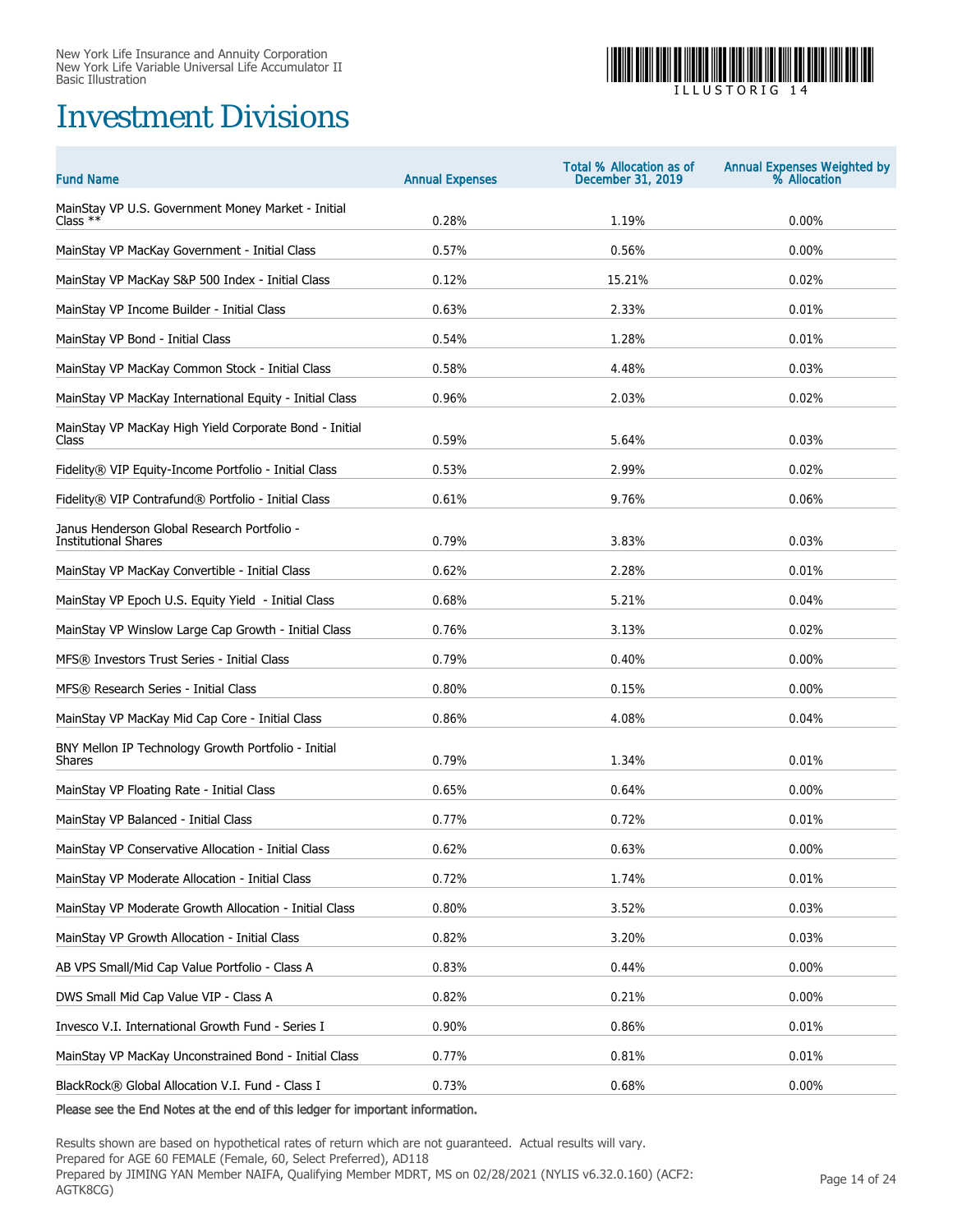## Investment Divisions (cont.)



I L L U S T O R I G 1 5

| <b>Fund Name</b>                                                                      | <b>Annual Expenses</b> | <b>Total % Allocation as of</b><br>December 31, 2019 | Annual Expenses Weighted by<br>% Allocation |
|---------------------------------------------------------------------------------------|------------------------|------------------------------------------------------|---------------------------------------------|
| MainStay VP Mellon Natural Resources - Initial Class                                  | 0.88%                  | 1.00%                                                | 0.01%                                       |
| MainStay VP Janus Henderson Balanced - Initial Class                                  | 0.58%                  | 5.47%                                                | 0.03%                                       |
| MainStay VP Fidelity Institutional AMSM Utilities - Initial<br>Class                  | 0.68%                  | 1.81%                                                | 0.01%                                       |
| MainStay VP PIMCO Real Return - Initial Class                                         | 1.62%                  | 0.38%                                                | 0.01%                                       |
| MainStay VP Small Cap Growth - Initial Class                                          | 0.85%                  | 1.93%                                                | 0.02%                                       |
| PIMCO VIT International Bond Portfolio (U.S. Dollar-<br>Hedged) - Institutional Class | 0.86%                  | 0.35%                                                | 0.00%                                       |
| American Funds IS New World Fund®- Class 2                                            | 0.84%                  | 0.58%                                                | 0.00%                                       |
| BlackRock® High Yield V.I. Fund - Class I                                             | 0.60%                  | 0.17%                                                | 0.00%                                       |
| American Funds IS Global Small Capitalization FundSM -<br>Class 2                     | 1.01%                  | 0.13%                                                | 0.00%                                       |
| MainStay VP CBRE Global Infrastructure - Initial Class                                | 0.95%                  | 0.04%                                                | 0.00%                                       |
| Columbia Variable Portfolio - Emerging Markets Bond<br>Fund - Class 1                 | 0.76%                  | 0.09%                                                | $0.00\%$                                    |
| PIMCO VIT Low Duration Portfolio - Institutional Class                                | 0.89%                  | 0.06%                                                | 0.00%                                       |
| DWS Alternative Asset Allocation VIP - Class A                                        | 0.86%                  | 0.20%                                                | 0.00%                                       |
| MainStay VP MacKay Small Cap Core - Initial Class                                     | 0.74%                  | 1.69%                                                | 0.01%                                       |
| ClearBridge Variable Appreciation Portfolio - Class I                                 | 0.73%                  | 0.07%                                                | 0.00%                                       |
| American Funds IS Growth Fund - Class 2                                               | 0.61%                  | 0.15%                                                | 0.00%                                       |
| American Funds IS Blue Chip Income and Growth Fund<br>- Class 2                       | 0.68%                  | 0.20%                                                | 0.00%                                       |
| Fidelity® VIP Emerging Markets Portfolio - Initial Class                              | 0.96%                  | 0.05%                                                | 0.00%                                       |
| American Funds IS Asset Allocation Fund - Class 2                                     | 0.56%                  | 0.10%                                                | 0.00%                                       |
| MainStay VP IQ Hedge Multi-Strategy - Initial Class                                   | 0.96%                  | 0.35%                                                | 0.00%                                       |
| LVIP SSgA Mid-Cap Index Fund - Standard Class                                         | 0.35%                  | $0.08\%$                                             | $0.00\%$                                    |
| Fidelity® VIP International Index Portfolio - Initial<br>Class                        | 0.17%                  | 0.10%                                                | 0.00%                                       |
| Fidelity® VIP Health Care Portfolio - Initial Class                                   | 0.65%                  | 0.03%                                                | 0.00%                                       |
| Fidelity® VIP Mid Cap Portfolio - Initial Class                                       | 0.62%                  | 0.40%                                                | 0.00%                                       |
| Janus Henderson Enterprise Portfolio - Institutional<br><b>Shares</b>                 | 0.72%                  | 0.30%                                                | 0.00%                                       |
| Neuberger Berman AMT Mid Cap Growth Portfolio -<br>Class I                            | 0.93%                  | 0.53%                                                | 0.00%                                       |
| Morgan Stanley VIF U.S. Real Estate Portfolio - Class I                               | 0.82%                  | 0.86%                                                | 0.01%                                       |

### Please see the End Notes at the end of this ledger for important information.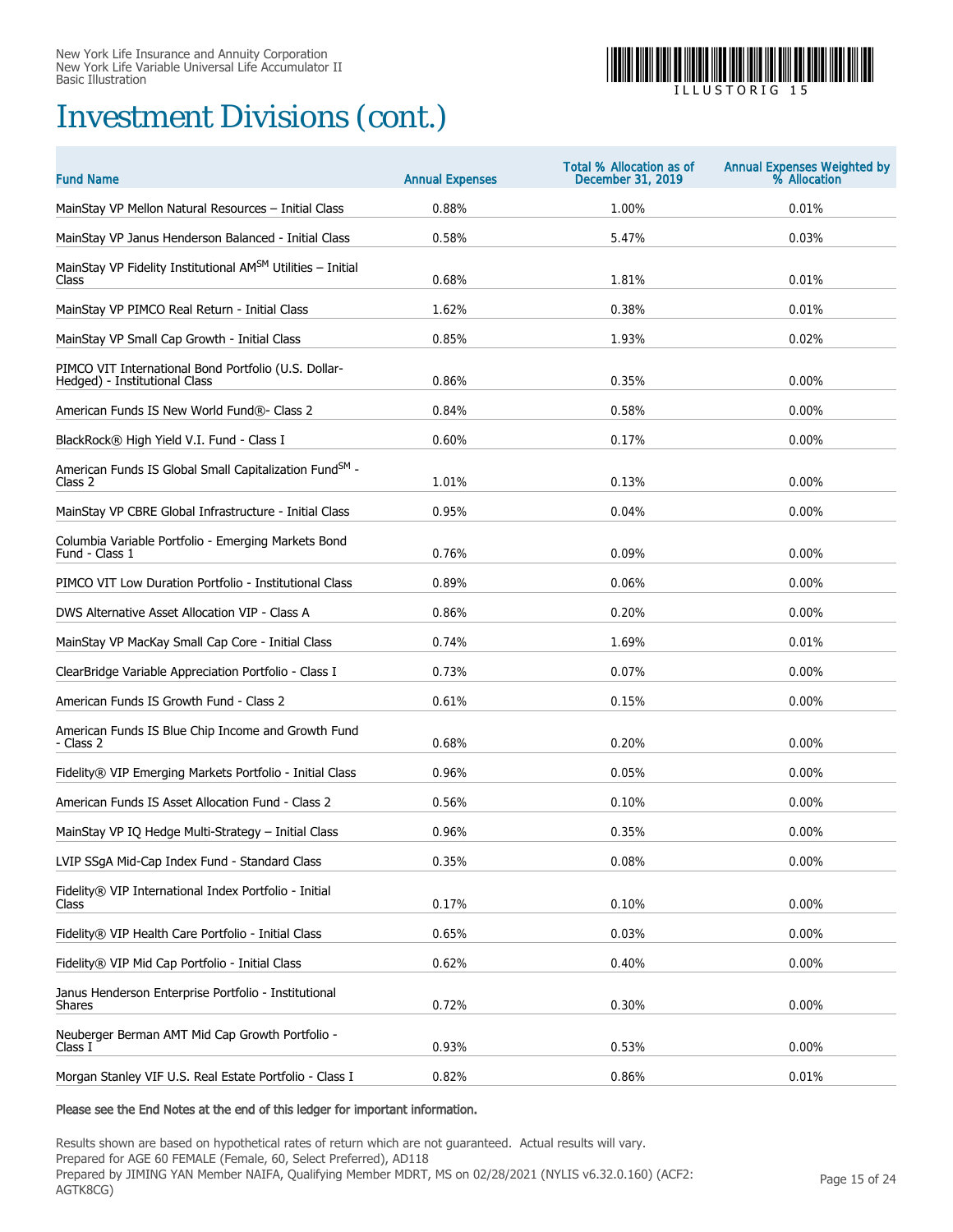## Investment Divisions (cont.)



I L L U S T O R I G 1 6

| <b>Fund Name</b>                                                          | <b>Annual Expenses</b> | <b>Total % Allocation as of</b><br>December 31, 2019 | <b>Annual Expenses Weighted by</b><br>% Allocation |
|---------------------------------------------------------------------------|------------------------|------------------------------------------------------|----------------------------------------------------|
| MFS® New Discovery Series - Initial Class                                 | 0.94%                  | 0.30%                                                | 0.00%                                              |
| Invesco Oppenheimer V.I. Main Street Small Cap<br>Fund® - Series I Shares | 0.80%                  | 0.00%                                                | 0.00%                                              |
| MFS® Mid Cap Value Portfolio - Initial Class                              | 0.81%                  | 0.00%                                                | 0.00%                                              |
| PIMCO VIT Income Portfolio - Institutional Class                          | 0.82%                  | 0.00%                                                | 0.00%                                              |
| Legg Mason/OS Conservative Model Portfolio - Class I                      | 0.78%                  | 0.00%                                                | 0.00%                                              |
| Legg Mason/QS Moderately Conservative Model<br>Portfolio - Class I        | 0.78%                  | 0.00%                                                | 0.00%                                              |
| Legg Mason/QS Moderate Model Portfolio - Class I                          | 0.75%                  | 0.00%                                                | 0.00%                                              |
| Legg Mason/QS Moderately Aggressive Model Portfolio<br>- Class I          | 0.74%                  | 0.00%                                                | 0.00%                                              |
| Legg Mason/OS Aggressive Model Portfolio - Class I                        | 0.78%                  | 0.00%                                                | 0.00%                                              |
| Fidelity® VIP Bond Index Portfolio - Initial Class                        | 0.14%                  | 0.07%                                                | 0.00%                                              |
| DWS Small Cap Index VIP - Class A                                         | 0.39%                  | 0.04%                                                | 0.00%                                              |
| Delaware VIP® Emerging Markets Series - Standard<br>Class                 | 1.28%                  | 0.20%                                                | 0.00%                                              |
| Delaware VIP® Small Cap Value Series - Standard<br>Class                  | 0.77%                  | 0.48%                                                | 0.00%                                              |
| MFS® International Intrinsic Value Portfolio - Initial<br>Class           | 0.90%                  | 0.68%                                                | 0.01%                                              |
| Fidelity® VIP Freedom 2020 Portfolio - Initial Class                      | 0.52%                  | 0.10%                                                | 0.00%                                              |
| Fidelity® VIP Freedom 2030 Portfolio - Initial Class                      | 0.59%                  | 0.19%                                                | 0.00%                                              |
| Fidelity® VIP Freedom 2040 Portfolio - Initial Class                      | 0.65%                  | 0.17%                                                | 0.00%                                              |
| Fidelity® VIP Growth Opportunities Portfolio - Initial<br>Class           | 0.64%                  | 0.64%                                                | 0.00%                                              |
| PIMCO VIT Total Return Portfolio - Institutional Class                    | 0.71%                  | 0.50%                                                | 0.00%                                              |
| Average Annual Expense of All Investment Divisions:                       | 0.73%                  |                                                      |                                                    |
| <b>Total Allocation:</b>                                                  |                        | 100%                                                 |                                                    |
| Average Weighted Annual Expense of All Investment<br>Divisions:           |                        |                                                      | 0.61%                                              |

End Notes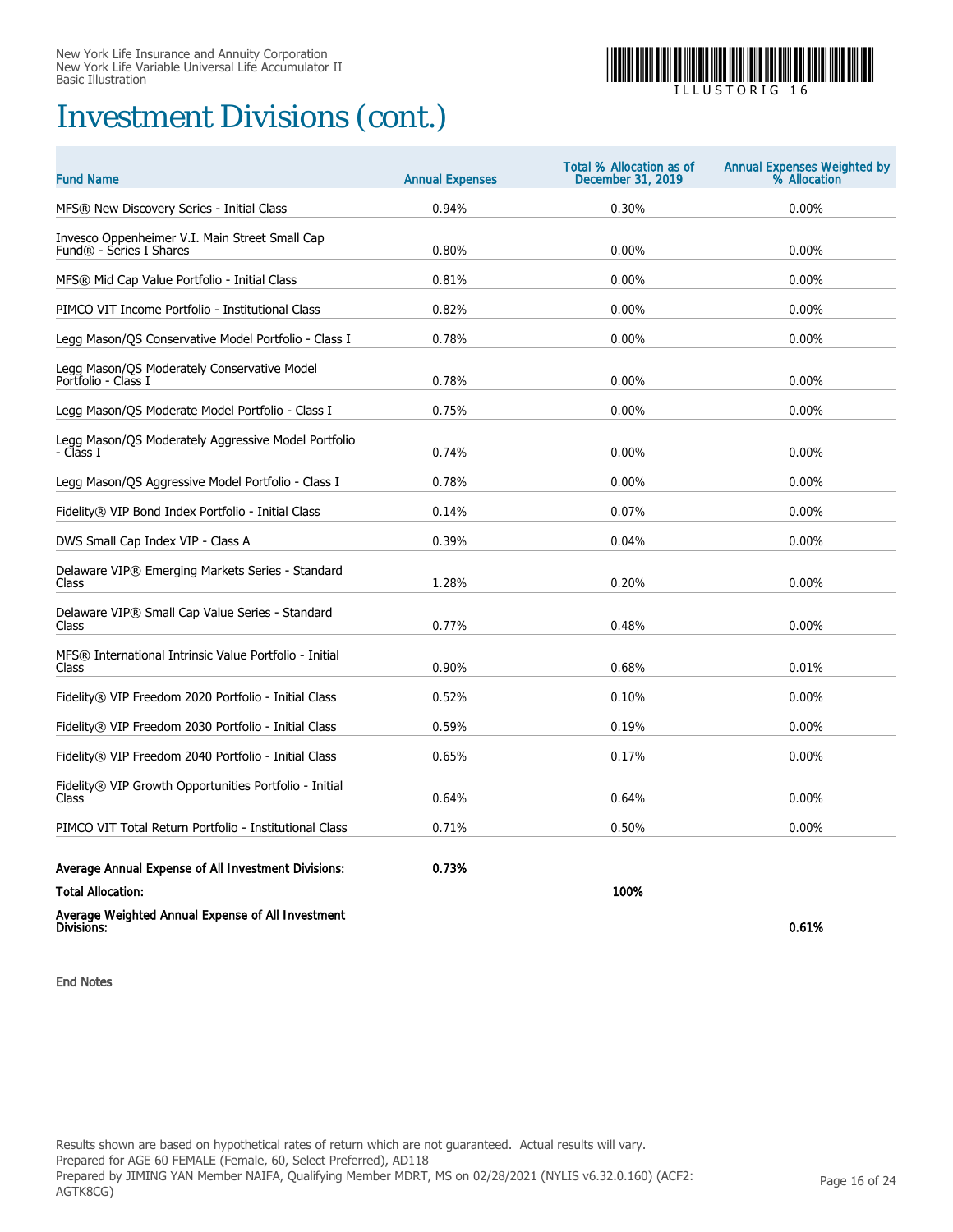

## Investment Divisions (cont.)

The Annual Expense reflects the net investment advisory fee and other expenses that are deducted from the assets of the portfolios which underlie the Investment Divisions. Expenses vary by Investment Division. The Annual Expenses Weighted by Percent Allocations are weighted according to the percent of separate account allocation shown above, for the period ending December 31, 2019. This illustration uses the Weighted Average of all current Investment Divisions.

The Policy values shown in this illustration reflect the deduction of current charges, which include a Sales Expense Charge, a state premium tax charge, a Federal tax charge (if applicable), Monthly Cost of Insurance Charges, Monthly Contract Charges, a Monthly per Thousand Face Amount Charge, a Mortality and Expense Risk Charge, Charges for Extra Ratings (if applicable), Rider Charges (if applicable) and Weighted Investment Division Charges. Please refer to the Prospectus for further information concerning the Policy fees and expenses.

\*\*An investment in the MainStay VP U.S. Government Money Market Investment Division is not insured or guaranteed by the Federal Deposit Insurance Corporation or any other government agency. Although the Investment Division seeks to preserve the value of your investment at \$1.00 per share, it is possible to lose money by investing in this Investment Division.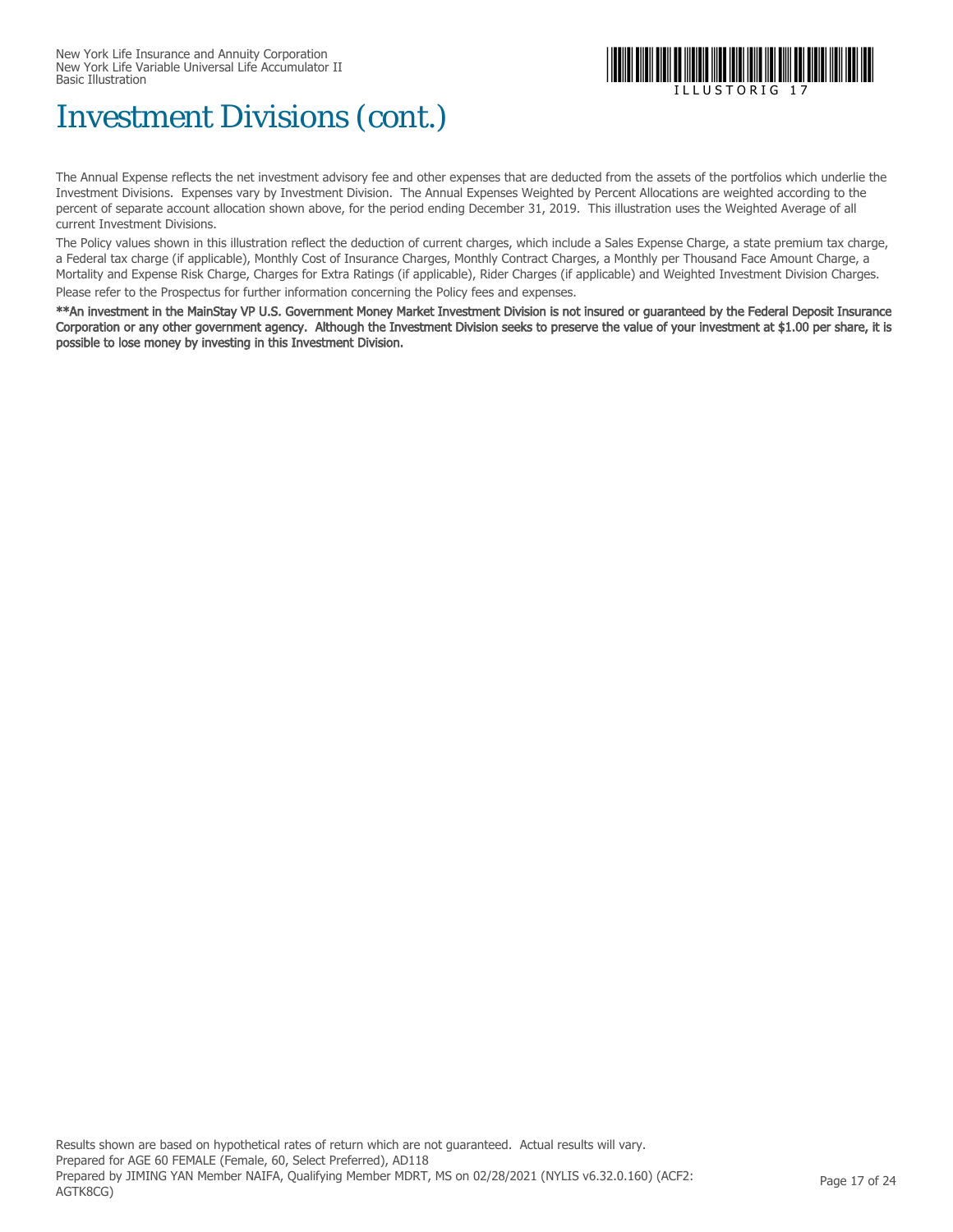

### Access to Cash Value

### Partial Surrenders

You may take a partial surrender from your Policy's Cash Surrender Value at any time, provided it meets certain limits. The Life Insurance Benefit, Cash Value and Cash Surrender Value will decline if you take any partial surrenders. The minimum amount of a partial surrender is \$100. A partial surrender may cause a reduction in the Policy Face Amount. If a partial surrender reduces the Face Amount below \$50,000, you may be required to surrender your Policy. If a policy is not a MEC, a partial surrender from the policy is generally taxable only to the extent that it exceeds the total investment in the policy. In certain circumstances, a partial surrender may cause your policy to become a MEC. If you choose to surrender the Policy for its full Cash Surrender Value, a policyowner would recognize ordinary income for federal tax purposes only if the Cash Value, minus surrender and other contract charges, exceeds your investment in the Policy. Please consult your tax adviser with any questions about tax implications of any partial surrenders from your Policy.

### Loans and Loan Interest

This illustration assumes a current loan interest rate of 3% during the first 10 Policy Years and 2% during all subsequent Policy Years. The portion of your Policy's Cash Value which equals the amount of any unpaid loan will be transferred to the Policy's Loan Account and will be credited with an interest rate currently

equal to 2% in all years. This illustration reflects the charges relating to any Policy loan or partial surrender shown. The Guaranteed Effective Annual Loan Interest Rate is 6% paid in arrears. In Policy years 1-10, the amount in the Fixed Account which equals the amount of the unpaid loan will be credited with the greater of an interest rate which will never be lower than 2% less than the annual effective loan interest rate shown on the Policy data page, or 2%.

Starting in Policy Year 11, the Loan Account will be credited with the greater of an interest rate which will never be lower than 0.25% less than the annual effective loan interest rate, or 2%.

Accessing your Policy's Cash Value through loans or partial surrenders will reduce the Policy's Life Insurance Benefit, which could necessitate the need for higher premiums than originally expected, and could result in an unexpected taxable event. Unpaid loan interest will be added to your Policy's outstanding loan balance and will also accrue interest. If your total loan balance exceeds the Policy's Cash Surrender Value, the Policy may lapse unless additional payments are made. Under these circumstances, surrendering your Policy, or allowing it to lapse at that time, may result in taxable ordinary income being reported to the policyowner and the IRS.

You should also note that if you take a large loan, your Policy may not have sufficient Cash Surrender Value to cover the potential tax due to the IRS.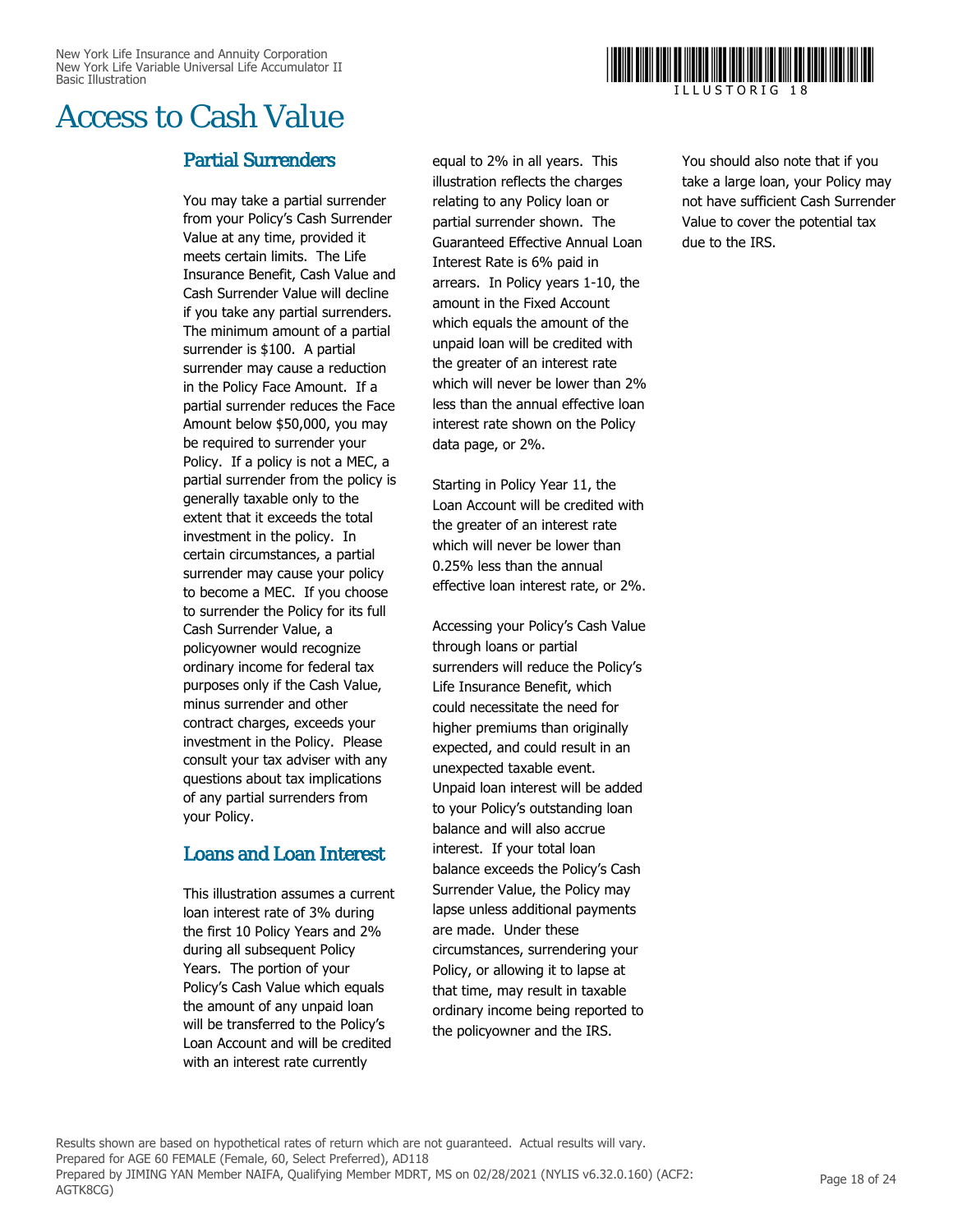## Riders and Benefits

Subject to jurisdictional availability, you can apply for additional benefits by selecting one or more optional riders. Please consult the prospectus for additional information about riders and options.

### Living Benefits Rider

Under this rider, if the Insured has a life expectancy of 12 months or less, you can request a portion or all of the Policy Proceeds as an accelerated death benefit. This rider is only available at issue and is not automatically included in your Policy.

### These riders are automatically included in your Policy.

### Spouse's Paid-Up Insurance Purchase Option Rider

This rider allows a spouse who is named as a Policy's beneficiary to purchase a new paid-up whole life insurance policy on his or her own life without evidence of insurability after the insured has died. This rider is automatically added at time of issue and is subject to state availability. The new paid-up policy will be issued without evidence of insurability. Depending on the insured's health, premiums may be lower for a fully underwritten policy.

### Insurance Exchange Rider

With this rider you have the ability to exchange your Policy for a new NYLIAC variable universal life policy that can be issued on a new insured, using values from your

original Policy. To exercise this rider, you must send a completed Insurance Exchange Rider form to the Variable Products Service Center (VPSC) at one of the addresses listed on the first page of the Prospectus. This rider provides for the one-time exchange to a new variable universal life policy on a successor insured, subject to evidence of good health and insurable interest. This rider is not included in the Policy if you elect the Guaranteed Minimum Accumulation Benefit rider. A one-time payment may be required upon exercise, depending upon the Cash Surrender Value of the existing and new policies at the time of exchange. See the Prospectus for more information. Note, this rider is only available on nonqualified policies, and there may be adverse tax consequences associated with exercising this rider.

### Overloan Protection Rider

If you elect the Guideline Premium Test as your Policy's Life Insurance Qualification Test, your Policy will include the Overloan Protection rider, subject to state availability. The Overloan Protection Rider is a way to protect you from a policy lapse as a result of having significant loans in the later years of owning the Policy. When activated, the Overloan Protection rider guarantees that your Policy will not lapse even if the Cash Surrender Value is insufficient to cover the current monthly deduction charges. In order to

activate the Overloan Protection Rider you must provide us with a written request. Note, there is a one-time fee associated with the exercise of this rider.

Please see the Prospectus for the conditions which need to be met to exercise the rider and the changes which take place in your policy once the rider is activated.

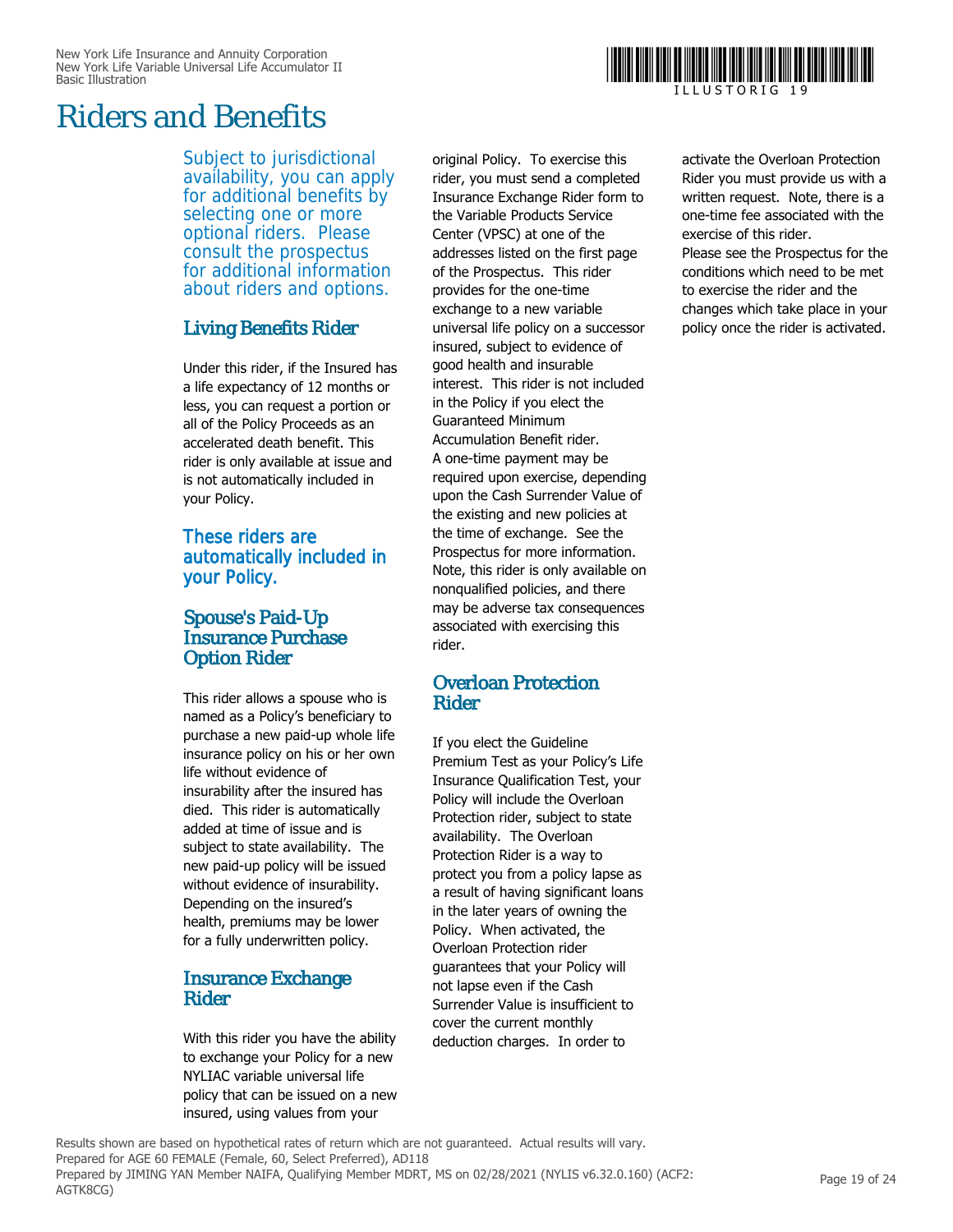

## Policy Expenses

Your Illustration reflects the deduction of all charges from the Policy, which include:

### Deductions from Premium

### Combined Sales Expense and Tax on Premium Charges

The policy is subject to a combined sales expense charge and tax charge on each premium. The current combined charge is 4.00% of each premium. The guaranteed maximum charge is 8.00%.

### Deductions from Cash Value

### Monthly Contract Charges

The policy is subject to a monthly contract charge. The current monthly charge is \$10. The guaranteed maximum monthly charge is \$15.

### Monthly Cost of Insurance Charges

These charges are calculated by multiplying the net amount at risk (as defined in the Policy) by the current monthly cost of insurance rates.

### Monthly per \$1,000 Charge

These charges are deducted monthly from your Policy's Cash Value. The charges are based on Face Amount, Policy duration, issue age, gender, and risk class of the insured. The charges shown below are applicable to the initial Face Amount, issue age, gender, and risk class. This charge is clearly specified in your Policy contract. Increases or decreases in Face Amount will change these charges.

| Monthly per \$1,000 Charge | Current | <b>Guaranteed Maximum</b> |
|----------------------------|---------|---------------------------|
| Policy Years 1-10          | \$55.58 | \$55.58                   |
| Policy Years 11-20         | \$0.00  | \$55.58                   |
| Policy Years $21+$         | \$0.00  | \$0.00                    |

### Mortality and Expense Risk

This is defined as the risk that the group of lives we have insured under our policies will not live as long as we expect (Mortality Risk); and the risk that the cost of issuing and administering the policies will be greater than we have estimated (Expense Risk). These charges are deducted from the assets in the Separate Account. The current annual charge is 0.10%. The guaranteed maximum charge is 0.50%.

### Charges for Extra Ratings

Not applicable.

### Cost of Additional Benefits

This includes charges for any optional riders you may have added to your Policy.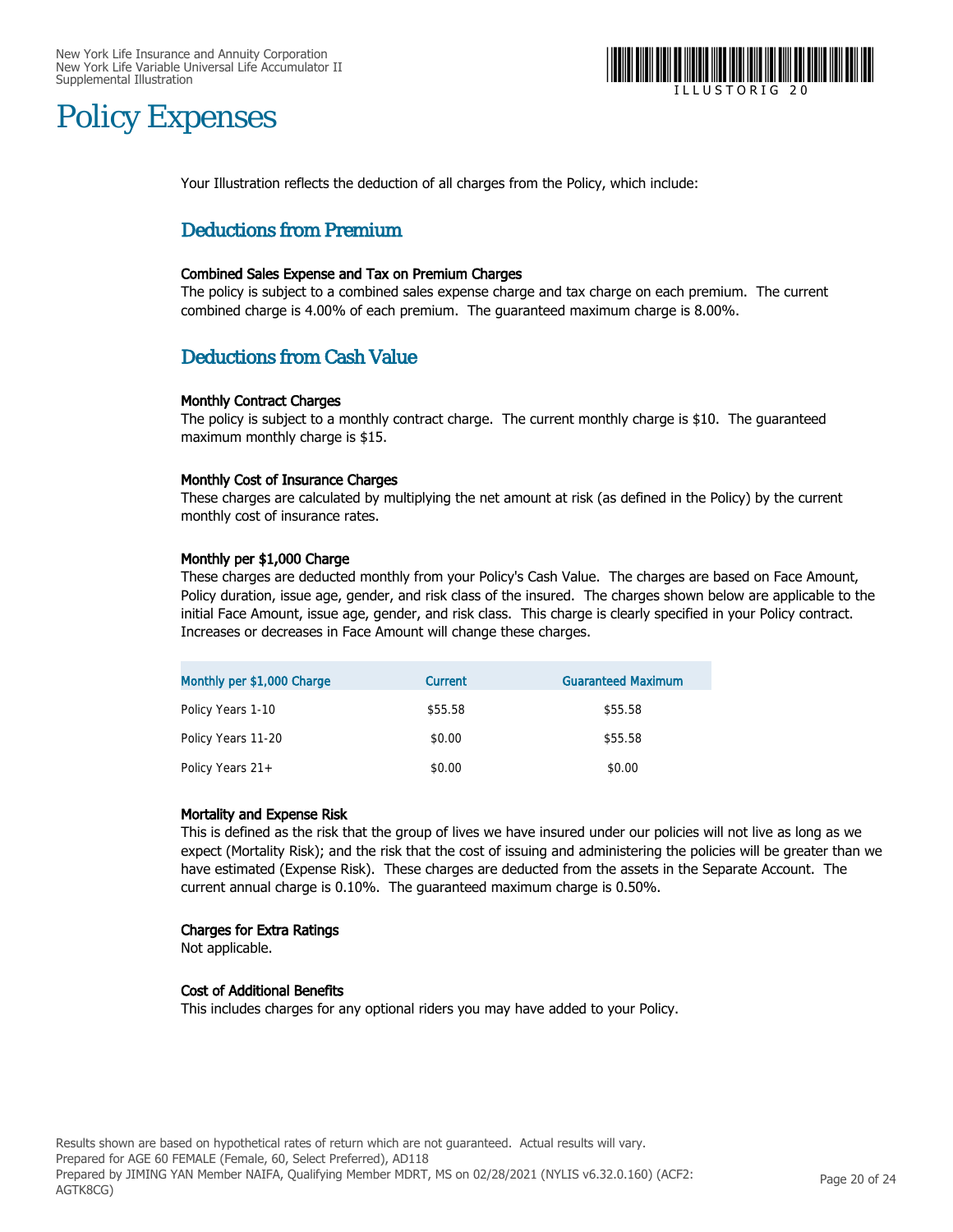## Policy Expenses (cont.)



### Surrender Charges

This is a charge that will be deducted from your Policy's Cash Value if the Policy is surrendered, or may be applied if your Policy's Face Amount is decreased (this includes a decrease in the Face Amount resulting from a change in Life Insurance Benefit Option or partial surrender). A new Surrender Charge may also be applied to Face Amount increases, but not when those increases occur as a result of a change in the Life Insurance Benefit Option. Surrender Charges are applicable for the first 10 Policy years and also between 5 and 10 years after any future Face Amount increase depending upon your age at the time of the increase.

| <b>Surrender Charge</b> |
|-------------------------|
| \$2,400                 |
| \$4,800                 |
| \$4,677                 |
| \$4,399                 |
| \$4,120                 |
| \$3,452                 |
| \$2,728                 |
| \$2,004                 |
| \$1,281                 |
| \$557                   |
|                         |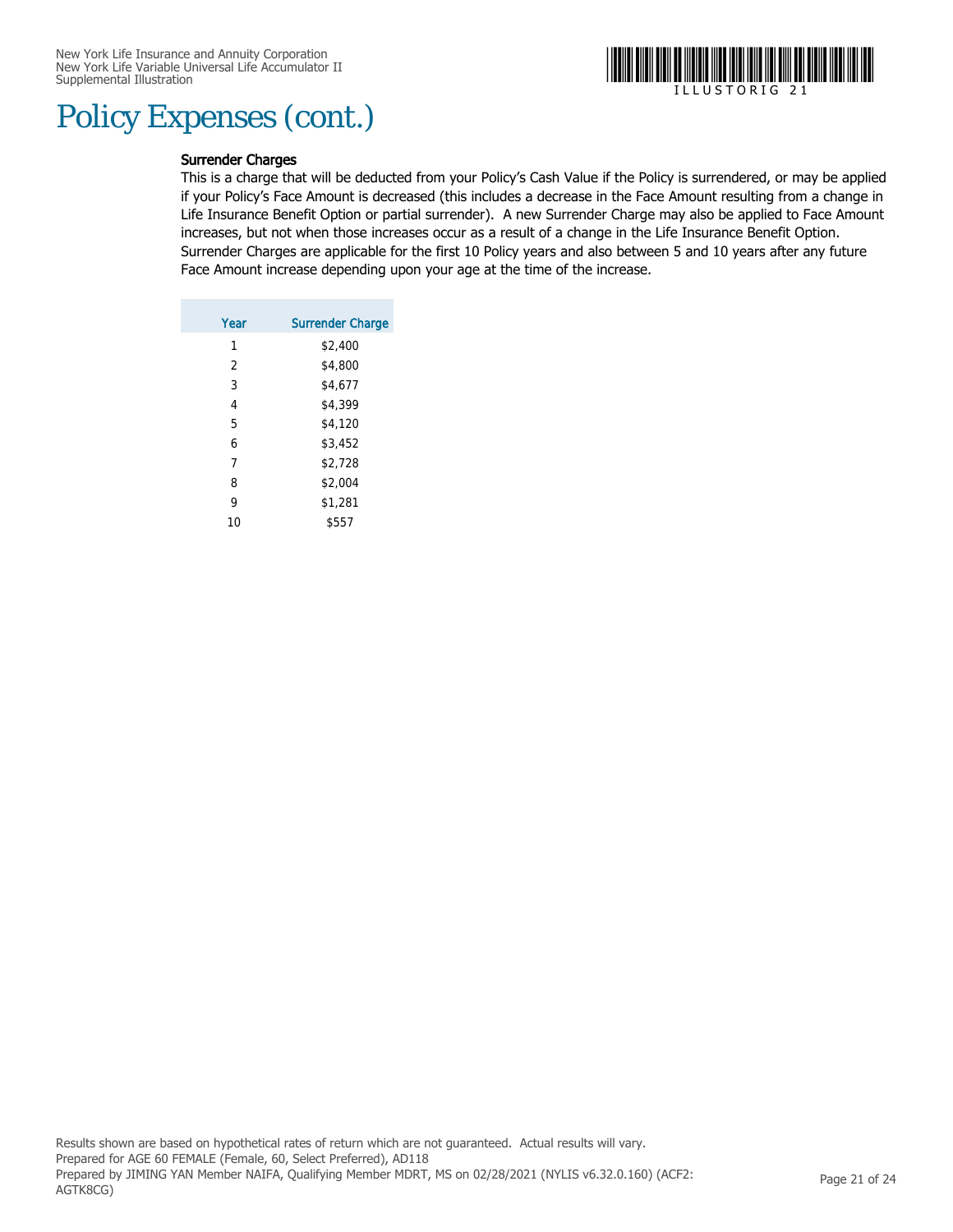New York Life Insurance and Annuity Corporation New York Life Variable Universal Life Accumulator IISupplemental Illustration

## Cost Summary

### AGE 60 FEMALE

Issue Age: 60Sex: Female **Underwriting Class:** Select Preferred

### Initial Life Insurance Benefit Amount: \$150,000Life Insurance Benefit Option: Face Amount Section 7702 Testing Method: Guideline Premium

### Current Policy Charges<br>Separate Account<br>Gross Rate of Return 8.00% Net Rate of Return 7.34%Fixed Account Rate 2.40%

| <b>PREMIUM</b> |     |                                |                                |                                      |                                  | <b>CHARGES</b>        |                    |                                                    |                                           |                                        |                      | <b>POLICY VALUES</b>          |                                                       |  |  |
|----------------|-----|--------------------------------|--------------------------------|--------------------------------------|----------------------------------|-----------------------|--------------------|----------------------------------------------------|-------------------------------------------|----------------------------------------|----------------------|-------------------------------|-------------------------------------------------------|--|--|
| End of<br>Year | Age | <b>Gross</b><br><b>Premium</b> | Premium<br>Charge <sup>^</sup> | <b>Monthly</b><br>Contract<br>Charge | Per<br><b>Thousand</b><br>Charge | Cost Of<br>Insurance+ | Cost Of<br>Riders+ | <b>Mortality &amp;</b><br><b>Expense</b><br>Charge | <b>Surrender</b><br>Charges<br>Assessed** | <b>Sum of All</b><br><b>Deductions</b> | Cash<br><b>Value</b> | Cash<br>Surrender<br>Value*** | <b>Net Life</b><br><b>Insurance</b><br><b>Benefit</b> |  |  |
|                | 61  | 4,800                          | 192                            | 120                                  | 667                              | 356                   | $\mathbf 0$        | 2                                                  | 0                                         | 1,337                                  | 3,599                | 1,199                         | 150,000                                               |  |  |
|                | 62  | 4,800                          | 192                            | 120                                  | 667                              | 347                   | 0                  | 6                                                  | 0                                         | 1,332                                  | 7,468                | 2,668                         | 150,000                                               |  |  |
|                | 63  | 4,800                          | 192                            | 120                                  | 667                              | 338                   | 0                  | 10                                                 | 0                                         | 1,326                                  | 11,626               | 6,949                         | 150,000                                               |  |  |
|                | 64  | 4,800                          | 192                            | 120                                  | 667                              | 327                   | $\mathbf 0$        | 14                                                 | $\mathbf{0}$                              | 1,320                                  | 16,096               | 11,697                        | 150,000                                               |  |  |
| 5 <sup>1</sup> | 65  | 4,800                          | 192                            | 120                                  | 667                              | 316                   | $\pmb{0}$          | 19                                                 | $\mathbf 0$                               | 1,314                                  | 20,901               | 16,781                        | 150,000                                               |  |  |
|                |     |                                |                                |                                      |                                  |                       |                    |                                                    |                                           |                                        |                      |                               |                                                       |  |  |
| 6              | 66  | 4,800                          | 192                            | 120                                  | 667                              | 350                   | $\mathbf 0$        | 24                                                 | $\mathbf 0$                               | 1,353                                  | 26,018               | 22,566                        | 150,000                                               |  |  |
|                | 67  | 4,800                          | 192                            | 120                                  | 667                              | 386                   | $\mathbf 0$        | 29                                                 | 0                                         | 1,393                                  | 31,468               | 28,740                        | 150,000                                               |  |  |
| 8              | 68  | 4,800                          | 192                            | 120                                  | 667                              | 420                   | $\mathbf 0$        | 34                                                 | 0                                         | 1,433                                  | 37,277               | 35,272                        | 150,000                                               |  |  |
| 9              | 69  | 0                              | $\mathbf{0}$                   | 120                                  | 667                              | 463                   | $\mathbf 0$        | 38                                                 | 0                                         | 1,288                                  | 38,674               | 37,394                        | 150,000                                               |  |  |
| 10             | 70  | $\mathbf 0$                    | $\overline{0}$                 | 120                                  | 667                              | 513                   | $\mathbf 0$        | 39                                                 | $\mathbf{0}$                              | 1,339                                  | 40,121               | 39,564                        | 150,000                                               |  |  |
|                |     |                                |                                |                                      |                                  |                       |                    |                                                    |                                           |                                        |                      |                               |                                                       |  |  |
| 11             | 71  | 0                              | $\mathbf 0$                    | 120                                  | 0                                | 569                   | $\mathbf 0$        | 41                                                 | $\mathbf{0}$                              | 730                                    | 42,307               | 42,307                        | 150,000                                               |  |  |
| 12             | 72  | 0                              | 0                              | 120                                  | 0                                | 631                   | $\mathbf 0$        | 43                                                 | 0                                         | 794                                    | 44,587               | 44,587                        | 150,000                                               |  |  |
| 13             | 73  | 0                              | 0                              | 120                                  | 0                                | 705                   | $\mathbf 0$        | 46                                                 | 0                                         | 870                                    | 46,954               | 46,954                        | 150,000                                               |  |  |
| 14             | 74  | 0                              | 0                              | 120                                  | 0                                | 788                   | 0                  | 48                                                 | 0                                         | 956                                    | 49,407               | 49,407                        | 150,000                                               |  |  |
| 15             | 75  | $\mathbf 0$                    | $\mathbf 0$                    | 120                                  | 0                                | 881                   | $\mathbf 0$        | 51                                                 | $\mathbf 0$                               | 1,052                                  | 51,941               | 51,941                        | 150,000                                               |  |  |
|                |     |                                |                                |                                      |                                  |                       |                    |                                                    |                                           |                                        |                      |                               |                                                       |  |  |
| 16             | 76  | 0                              | $\mathbf 0$                    | 120                                  | 0                                | 983                   | 0                  | 53                                                 | $\mathbf 0$                               | 1,156                                  | 54,690               | 54,690                        | 150,000                                               |  |  |
| 17             | 77  | 0                              | $\mathbf 0$                    | 120                                  | 0                                | 1,094                 | $\mathbf 0$        | 56                                                 | $\mathbf 0$                               | 1,270                                  | 57,529               | 57,529                        | 150,000                                               |  |  |

### Please see the End Notes at the end of this ledger for important information.

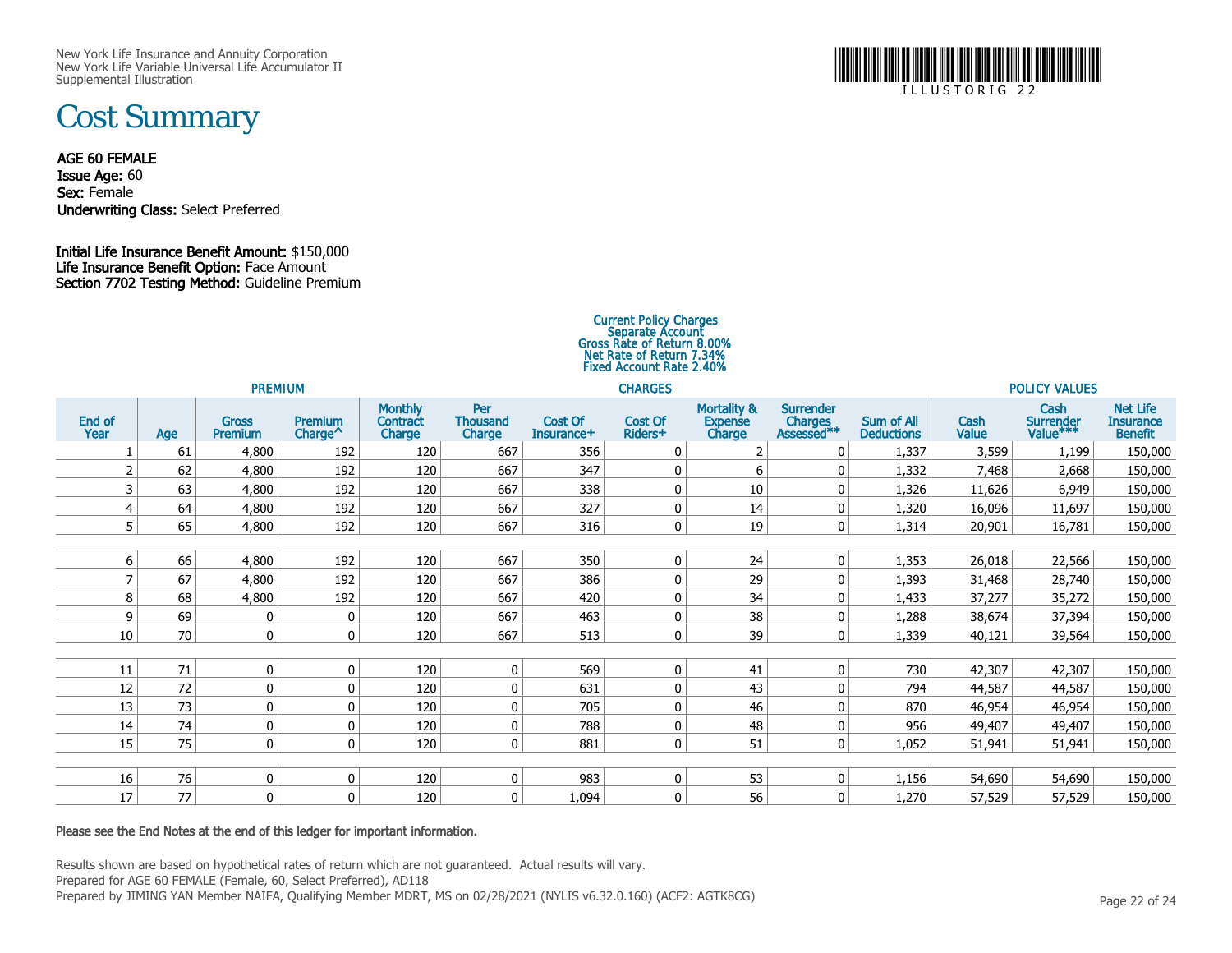## Cost Summary (cont.)



### Current Policy Charges<br>Separate Account<br>Gross Rate of Return 8.00% Net Rate of Return 7.34%Fixed Account Rate 2.40%

| <b>PREMIUM</b> |     |                                |                                                  |                                             |                                  |                       | <b>CHARGES</b>     |                                                    |                                           | <b>POLICY VALUES</b>                   |               |                               |                                                       |
|----------------|-----|--------------------------------|--------------------------------------------------|---------------------------------------------|----------------------------------|-----------------------|--------------------|----------------------------------------------------|-------------------------------------------|----------------------------------------|---------------|-------------------------------|-------------------------------------------------------|
| End of<br>Year | Age | <b>Gross</b><br><b>Premium</b> | Premium<br>Charge <sup><math>\wedge</math></sup> | <b>Monthly</b><br><b>Contract</b><br>Charge | Per<br><b>Thousand</b><br>Charge | Cost Of<br>Insurance+ | Cost Of<br>Riders+ | <b>Mortality &amp;</b><br><b>Expense</b><br>Charge | <b>Surrender</b><br>Charges<br>Assessed** | <b>Sum of All</b><br><b>Deductions</b> | Cash<br>Value | Cash<br>Surrender<br>Value*** | <b>Net Life</b><br><b>Insurance</b><br><b>Benefit</b> |
| 18             | 78  | 0                              | $\mathbf 0$                                      | 120                                         | 0                                | 1,217                 | $\mathbf 0$        | 59                                                 | 0                                         | 1,396                                  | 60,454        | 60,454                        | 150,000                                               |
| 19             | 79  | 0                              | $\mathbf 0$                                      | 120                                         | 0                                | 1,353                 | 0                  | 62                                                 | 0                                         | 1,535                                  | 63,457        | 63,457                        | 150,000                                               |
| 20             | 80  | 0                              | $\mathbf{0}$                                     | 120                                         | 0                                | 1,497                 | 0                  | 65                                                 | $\pmb{0}$                                 | 1,682                                  | 66,534        | 66,534                        | 150,000                                               |
|                |     |                                |                                                  |                                             |                                  |                       |                    |                                                    |                                           |                                        |               |                               |                                                       |
| 21             | 81  | $\mathbf 0$                    | $\mathbf 0$                                      | 120                                         | $\mathbf 0$                      | 1,637                 | $\Omega$           | 68                                                 | $\mathbf{0}$                              | 1,825                                  | 69,697        | 69,697                        | 150,000                                               |
| 22             | 82  | $\mathbf 0$                    | $\mathbf{0}$                                     | 120                                         | $\mathbf 0$                      | 1,770                 | 0                  | 71                                                 | $\pmb{0}$                                 | 1,961                                  | 72,960        | 72,960                        | 150,000                                               |
| 23             | 83  | 0                              | $\mathbf 0$                                      | 120                                         | 0                                | 1,900                 | 0                  | 74                                                 | $\mathbf 0$                               | 2,095                                  | 76,330        | 76,330                        | 150,000                                               |
| 24             | 84  | $\mathbf 0$                    | $\mathbf 0$                                      | 120                                         | 0                                | 2,028                 | 0                  | 78                                                 | 0                                         | 2,226                                  | 79,821        | 79,821                        | 150,000                                               |
| 25             | 85  | 0                              | $\mathbf 0$                                      | 120                                         | $\pmb{0}$                        | 2,152                 | 0                  | 81                                                 | $\mathbf 0$                               | 2,353                                  | 83,445        | 83,445                        | 150,000                                               |
|                |     |                                |                                                  |                                             |                                  |                       |                    |                                                    |                                           |                                        |               |                               |                                                       |
| 26             | 86  | 0                              | $\mathbf 0$                                      | 120                                         | 0                                | 2,280                 | 0                  | 85                                                 | 0                                         | 2,485                                  | 87,207        | 87,207                        | 150,000                                               |
| 27             | 87  | 0                              | $\mathbf{0}$                                     | 120                                         | 0                                | 2,427                 | 0                  | 89                                                 | 0                                         | 2,636                                  | 91,099        | 91,099                        | 150,000                                               |
| 28             | 88  | $\mathbf 0$                    | $\mathbf 0$                                      | 120                                         | 0                                | 2,564                 | 0                  | 93                                                 | $\mathbf 0$                               | 2,777                                  | 95,140        | 95,140                        | 150,000                                               |
| 29             | 89  | $\mathbf 0$                    | $\mathbf 0$                                      | 120                                         | 0                                | 2,715                 | 0                  | 97                                                 | 0                                         | 2,932                                  | 99,326        | 99,326                        | 150,000                                               |
| 30             | 90  | 0                              | $\mathbf{0}$                                     | 120                                         | 0                                | 2,877                 | 0                  | 101                                                | $\mathbf 0$                               | 3,098                                  | 103,659       | 103,659                       | 150,000                                               |
| 31             | 91& | $\mathbf 0$                    | $\mathbf 0$                                      | 120                                         | $\pmb{0}$                        | 3,324                 | $\mathbf 0$        | 106                                                | $\mathbf 0$                               | 3,550                                  | 107,850       | 107,850                       | 150,000                                               |
| 32             | 92  | 0                              | $\mathbf 0$                                      | 120                                         | 0                                | 3,471                 | 0                  | 110                                                | 0                                         | 3,700                                  | 112,203       | 112,203                       | 150,000                                               |
| 33             | 93  | $\mathbf 0$                    | $\mathbf{0}$                                     | 120                                         | 0                                | 3,388                 | 0                  | 114                                                | $\mathbf 0$                               | 3,622                                  | 116,969       | 116,969                       | 150,000                                               |
| 34             | 94  | 0                              | $\mathbf 0$                                      | 120                                         | 0                                | 3,289                 | $\mathbf 0$        | 119                                                | 0                                         | 3,528                                  | 122,194       | 122,194                       | 150,000                                               |
| 35             | 95  | $\mathbf 0$                    | $\mathbf{0}$                                     | 120                                         | 0                                | 3,095                 | 0                  | 125                                                | $\mathbf 0$                               | 3,340                                  | 128,012       | 128,012                       | 150,000                                               |
|                |     |                                |                                                  |                                             |                                  |                       |                    |                                                    |                                           |                                        |               |                               |                                                       |
| 36             | 96  | $\mathbf 0$                    | $\mathbf 0$                                      | 120                                         | $\mathbf 0$                      | 2,706                 | 0                  | 131                                                | $\mathbf{0}$                              | 2,957                                  | 134,668       | 134,668                       | 150,000                                               |
| 37             | 97  | 0                              | $\mathbf 0$                                      | 120                                         | 0                                | 1,882                 | 0                  | 138                                                | 0                                         | 2,140                                  | 142,680       | 142,680                       | 150,000                                               |
| 38             | 98  | 0                              | $\mathbf 0$                                      | 120                                         | 0                                | 518                   | 0                  | 147                                                | $\mathbf 0$                               | 786                                    | 152,709       | 152,709                       | 152,709                                               |
| 39             | 99  | 0                              | $\mathbf 0$                                      | 120                                         | $\pmb{0}$                        | 0                     | 0                  | 158                                                | $\pmb{0}$                                 | 278                                    | 164,039       | 164,039                       | 164,039                                               |
| 40             | 100 | $\mathbf 0$                    | $\mathbf{0}$                                     | 120                                         | $\mathbf 0$                      | $\mathbf 0$           | 0                  | 170                                                | $\pmb{0}$                                 | 290                                    | 176,219       | 176,219                       | 176,219                                               |
|                |     |                                |                                                  |                                             |                                  |                       |                    |                                                    |                                           |                                        |               |                               |                                                       |
| 41             | 101 | 0                              | $\mathbf 0$                                      | 120                                         | $\pmb{0}$                        | 0                     | 0                  | 182                                                | 0                                         | 302                                    | 189,312       | 189,312                       | 189,312                                               |
| 42             | 102 | 0                              | $\Omega$                                         | 120                                         | 0                                | $\mathbf{0}$          | 0                  | 196                                                | $\mathbf 0$                               | 316                                    | 203,388       | 203,388                       | 203,388                                               |

### Please see the End Notes at the end of this ledger for important information.

Results shown are based on hypothetical rates of return which are not guaranteed. Actual results will vary.

Prepared for AGE 60 FEMALE (Female, 60, Select Preferred), AD118

Prepared by JIMING YAN Member NAIFA, Qualifying Member MDRT, MS on 02/28/2021 (NYLIS v6.32.0.160) (ACF2: AGTK8CG)